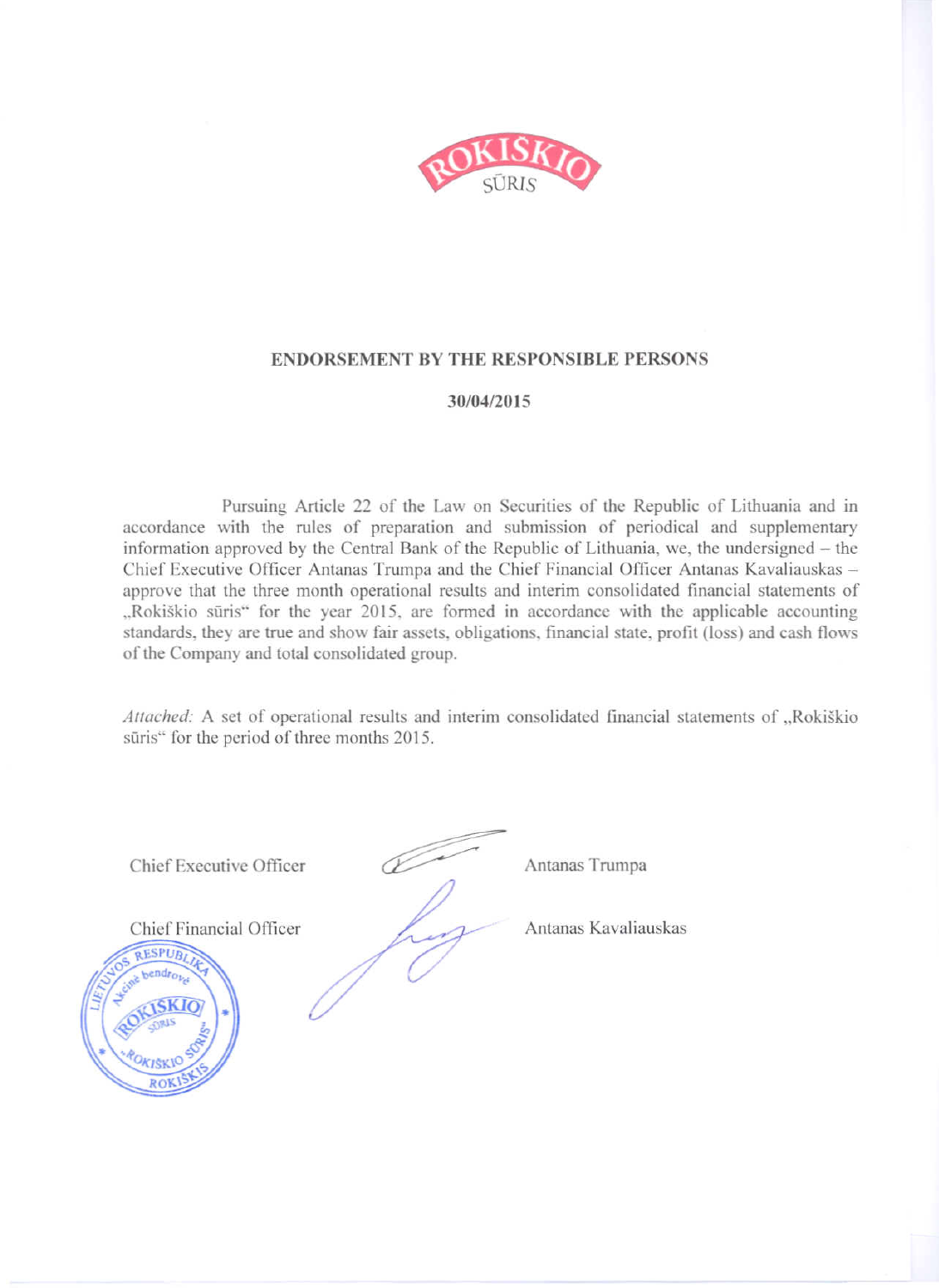

# **A SET OF INTERIM CONSOLIDATED FINANCIAL STATEMENTS OF ROKISKIO SURIS AB FOR THREE MONTH PERIOD OF THE YEAR 2015**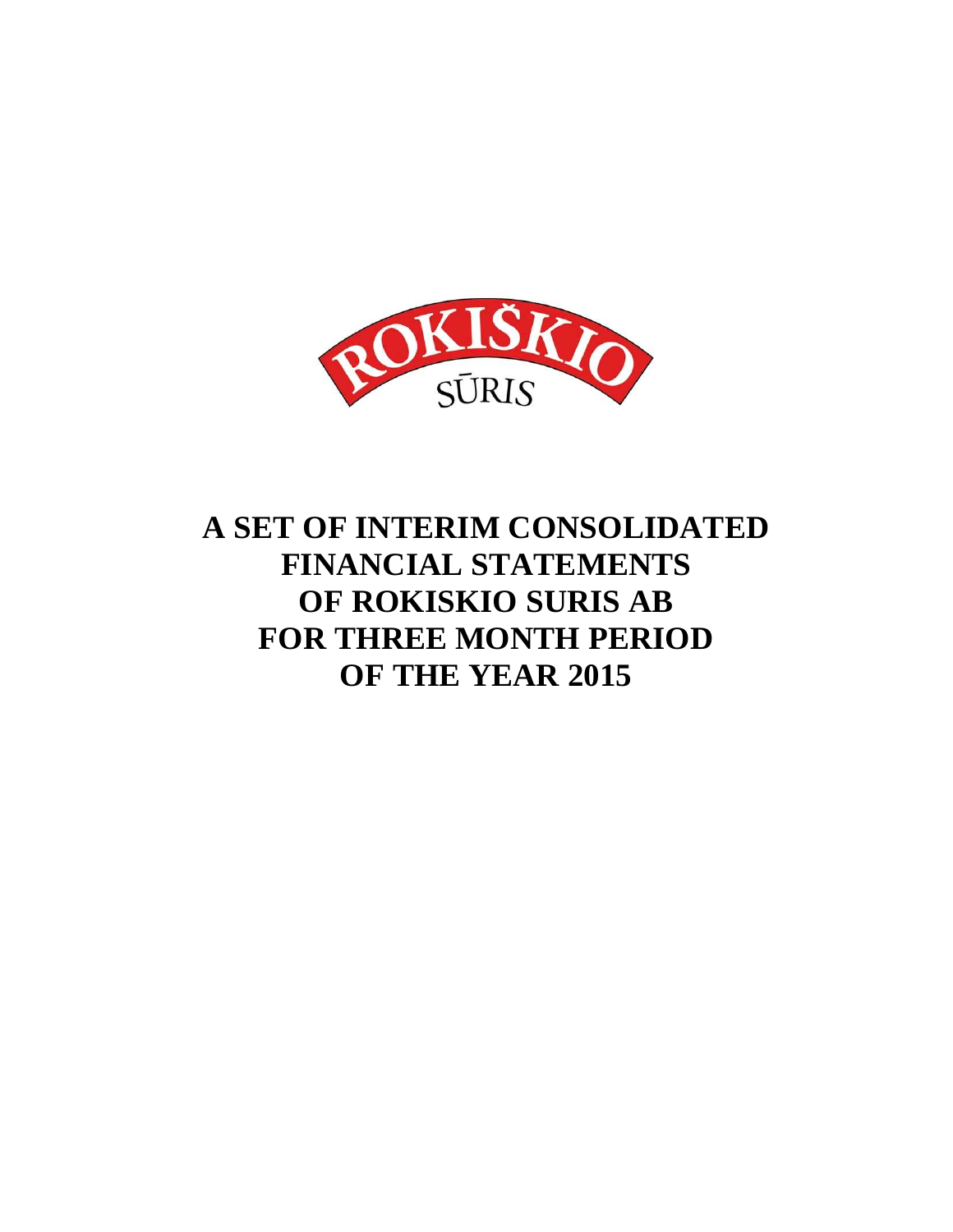2

# **TABLE OF CONTENTS**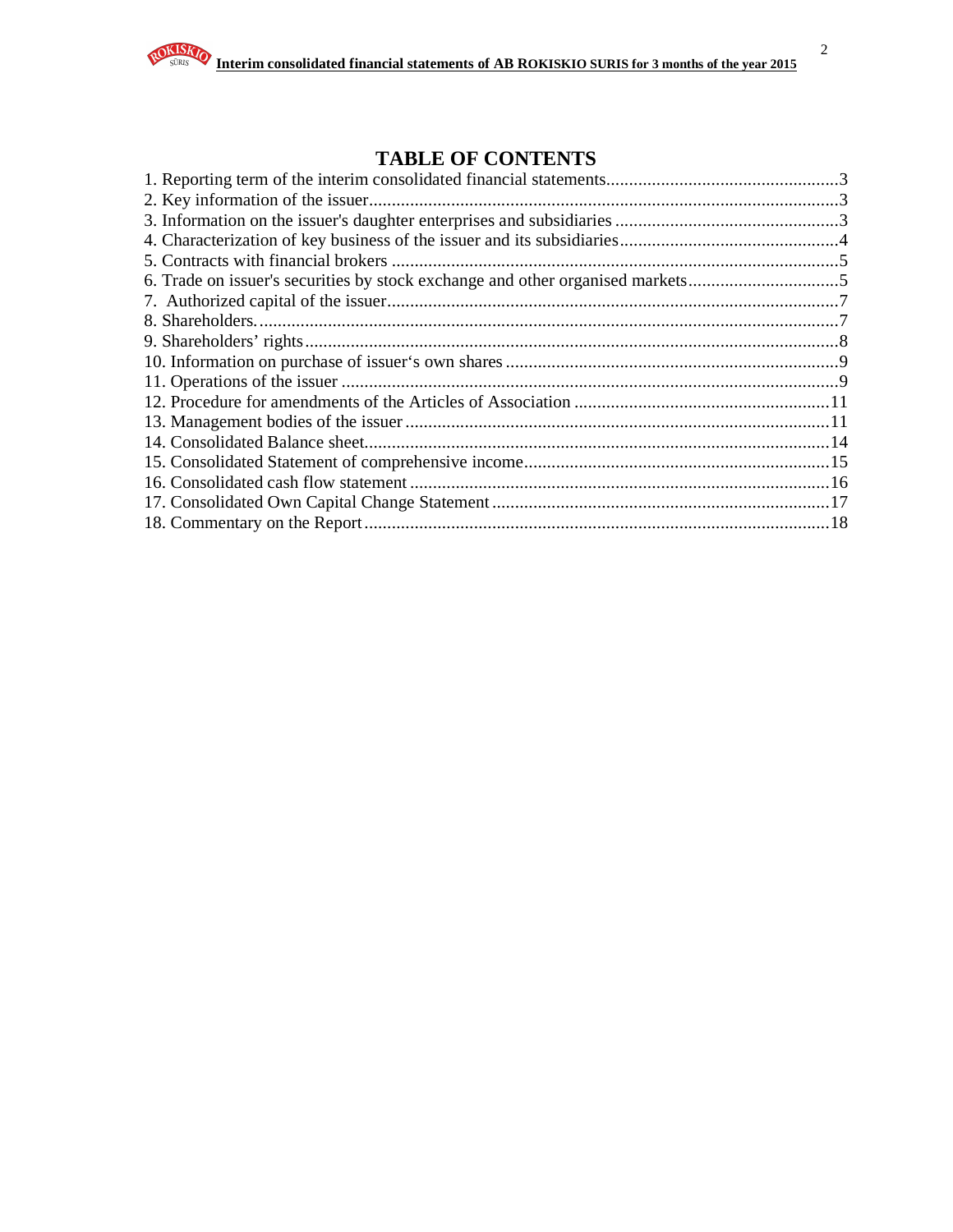# **1. Reporting term of the interim consolidated financial statements**

The interim consolidated financial statements are prepared for three month period of the year 2015.

# **2. Key information of the issuer**

Name of the issuer: AB Rokiskio suris. Legal base: Public Limited Liability Company. Address – Pramones str. 3, LT 42150 Rokiskis, Republic of Lithuania. Telephone: +370 458 55 200, fax +370 458 55 300. E-mail address: rokiskio.suris@rokiskio.com Website: www.rokiskio.com Registered in on 28<sup>th</sup> February 1992 by the Authorities of Rokiskis region. Re-registered in on 28<sup>th</sup> November 1995 by the Ministry of Economy of the Republic of Lithuania. Company code 173057512. Manager of registry of legal entities – State company Registru centras. The authorized capital of AB Rokiskio suris equals to EUR10,401,711.30. There are 35,867,970 shares. Nominal value per share equals to EUR 0,29 (twenty nine euro cents).

## **3. Information on the issuer's daughter enterprises and subsidiaries**

As of  $31<sup>st</sup>$  March 2015, the consolidated group (hereinafter the "Group") consists of the Parent Company Rokiskio suris, two branches and five subsidiaries. (In 2014: two branches, five subsidiaries, and a joint venture). The branches and subsidiaries that comprise consolidated Group are indicated below:

|                  | <b>Operating as at</b><br>31 <sup>st</sup> March 2015 |      |                               |        | Group's share $(\% )$<br>31 <sup>st</sup> March 2015 |
|------------------|-------------------------------------------------------|------|-------------------------------|--------|------------------------------------------------------|
| <b>Branches</b>  | 2014                                                  | 2013 | <b>Subsidiaries</b>           | 2015   | 2014                                                 |
| Utenos pienas    | Yes                                                   | Yes  | <b>UAB</b> Rokiskio pienas    | 100.00 | 100.00                                               |
| Ukmerges pienine | Yes                                                   | Yes  | UAB Rokiskio pieno gamyba     | 100.00 | 100.00                                               |
|                  |                                                       |      | PK Zalmarge                   | 100.00 | 100.00                                               |
|                  |                                                       |      | SIA Jekabpils piena kombinats | 100.00 | 100.00                                               |
|                  |                                                       |      | SIA Kaunata*                  | 60.00  | 60.00                                                |
|                  |                                                       |      | <b>Joint Venture</b>          |        |                                                      |
|                  |                                                       |      | <b>UAB Pieno upes</b>         |        | 50.00                                                |

\* These subsidiaries were not consolidated due to their insignificance.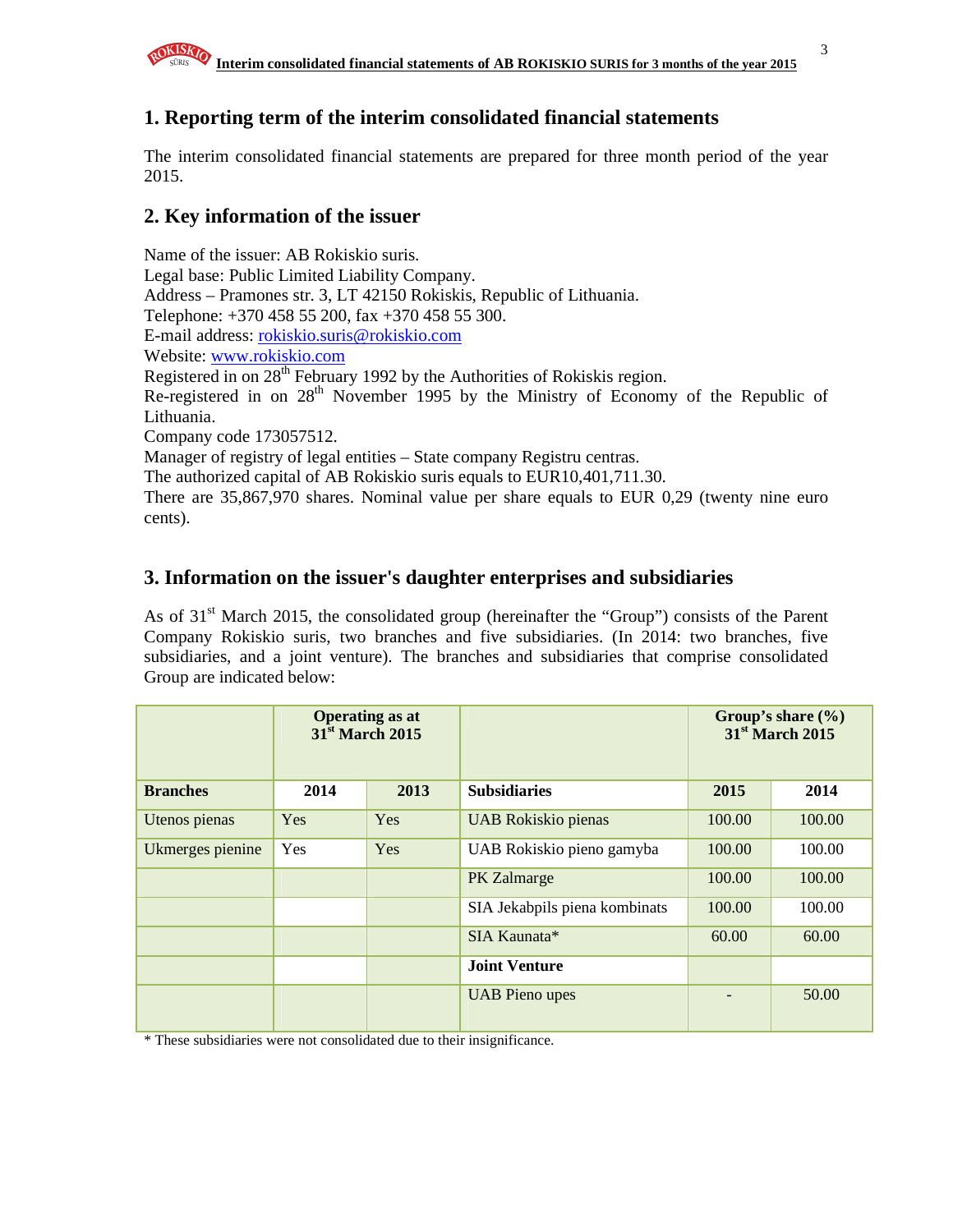

#### **Subsidiaries of AB Rokiskio suris:**

Registered address of UAB Rokiskio pienas: Pramones str. 8, LT-28216 Utena. Company code: 300561844. AB Rokiskio suris is its founder and the only shareholder with 100 per cent of shares.

Registered address of UAB Rokiskio pieno gamyba: Pramones str. 8, LT-28216 Utena. Company code: 303055649. AB Rokiskio suris is its founder and the only shareholder with 100 per cent of shares.

Registered address of Dairy cooperative PK Žalmarge: Kalnalaukio str.1, Sirvintos. Company code: 178301073.

Latvian company SIA Jekabpils piena kombinats (company code 45402008851, registered address: Akmenu iela 1, Jekabpils, Latvija LV-5201).

Latvian company SIA Kaunata (company code 240300369, registered address Rogs, Kaunata pag., Rezeknes nov., Latvia).

#### **Branches of AB Rokiskio suris**:

AB Rokiskio suris branch Utenos pienas (Company code: 110856741, Pramones str. 8, LT-28216 Utena);

AB Rokiskio suris branch Ukmerges pienine (Company code: 182848454, Kauno str. 51, LT-20119, Ukmerge).

#### **4. Characterization of key business of the issuer and its subsidiaries**

Key business of the group of Rokiskio suris:

♦ Dairying and cheese production (EVRK 10.51);

#### AB Rokiskio suris

Key business of AB Rokiskio suris is production and sales of fermented cheese, whey products, and skim milk powder.

#### Subsidiaries:

Key business of UAB Rokiskio pienas is sales of fresh dairy products (fluid milk, kefir, sour milk, butter, curds, fresh cheese, sour cream, chocolate coated curds dessert, desserts).

Key business of UAB Rokiskio pieno gamyba is production of fresh dairy products (fluid milk, kefir, sour milk, butter, curds, fresh cheese, sour cream, chocolate coated curds dessert, desserts).

Key business of KB Zalmarge is purchase of raw milk.

Key business of SIA Jekabpils piena kombinats – purchase of raw milk.

Key business of SIA Kaunata – purchase of raw milk.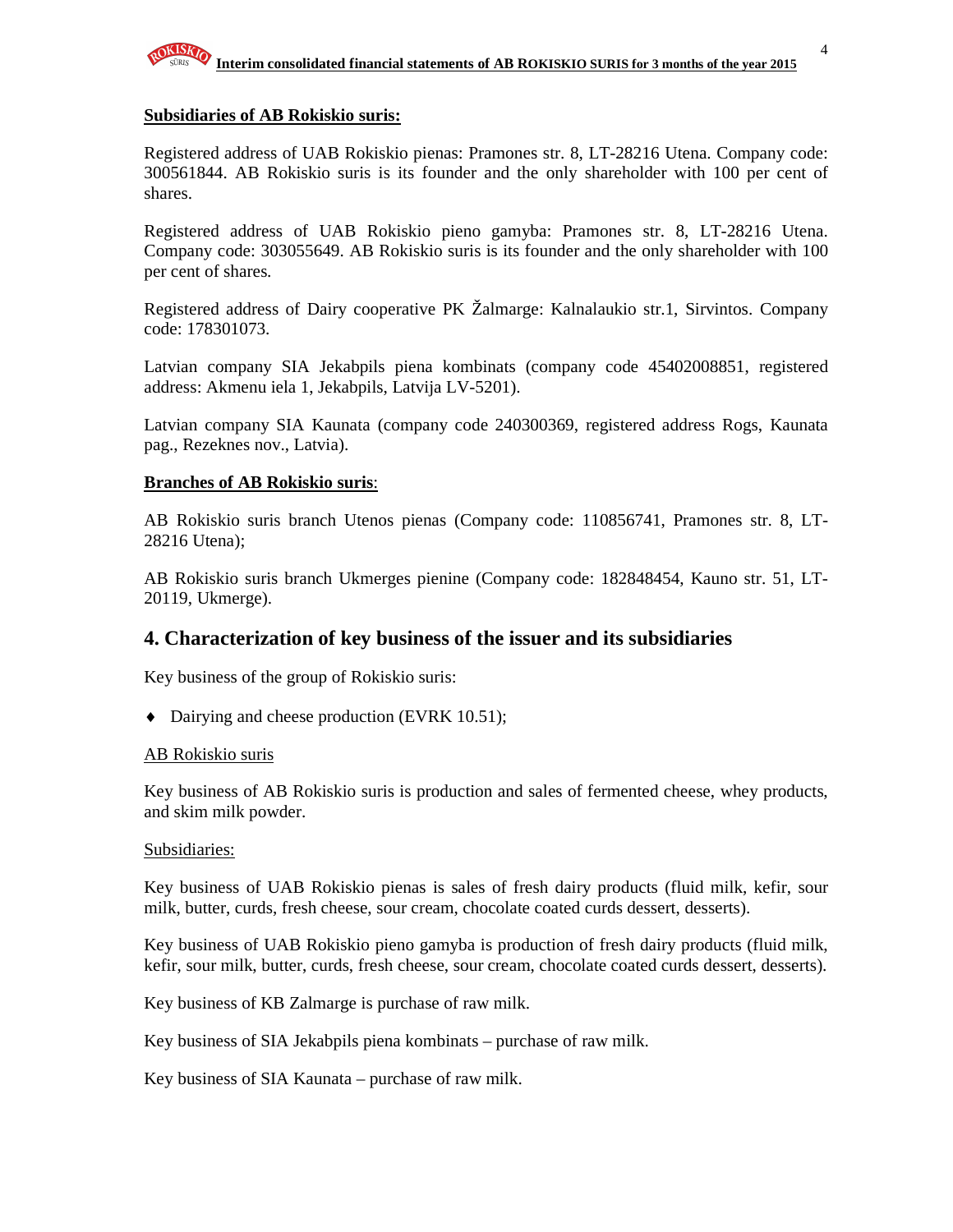## **5. Contracts with financial brokers**

On 24<sup>th</sup> December 2003, AB Rokiskio suris made a contract with UAB FMI Baltijos vertybiniai popieriai (Gedimino av. 60, Vilnius) regarding administration of shareholders of AB Rokiskio suris. On  $15<sup>th</sup>$  January 2007, the financial company changed its name into UAB FMI Orion securities (A.Tumeno str. 4, LT-01109 Vilnius).

### **6. Trade on issuer's securities by stock exchange and other organised markets**

The 35,867,970 ordinary registered shares of AB Rokiskio suris are listed on the **Official List of NASDAQ OMX Vilnius Stock Exchange**. (VVPB symbol RSU1L). Nominal value per share EUR 0.29 (twenty nine euro cents).

The Company has not issued any debt securities for the public stock trading. The Company has not issued nor registered any debt securities for the non-public stock trading. There are no securities which would not participate as a part of the Authorized Capital and be regulated by the Law on Securities.

The shares were not traded by other stock exchanges or similar institutions. As from 22<sup>nd</sup> November 2010 the trade on stock markets is performed in euros.

|            | <b>Reported</b><br>period | Price (EUR) |       |       | <b>Turnover (EUR)</b> |                                    |            |                  |                 |
|------------|---------------------------|-------------|-------|-------|-----------------------|------------------------------------|------------|------------------|-----------------|
| from       | to                        | max         | min.  | aver. | Last<br>session       | Date of last<br>trading<br>session | max        | min              | Last<br>session |
| 2011.07.01 | 2011.09.30                | 1.485       | 1.370 | 1.404 | 1.400                 | 2011.09.30                         | 223,147.30 | $\mathbf{0}$     | 14,035.60       |
| 2011.10.01 | 2011.12.30                | 1.478       | 1.205 | 1.256 | 1.298                 | 2011.12.30                         | 644,770.74 | $\mathbf{0}$     | 3,595.46        |
| 2012.01.01 | 2012.03.30                | 1.388       | 1.29  | 1.360 | 1.359                 | 2012.03.30                         | 118,945.00 | $\mathbf{0}$     | $\overline{0}$  |
| 2012.04.01 | 2012.06.30                | 1.40        | 1.25  | 1.36  | 1.360                 | 2012.06.29                         | 108,953.50 | $\boldsymbol{0}$ | 4,128.00        |
| 2012.07.01 | 2012.09.30                | 1.40        | 1.30  | 1.37  | 1.40                  | 2012.09.28                         | 641,665.74 | $\boldsymbol{0}$ | 1,158.70        |
| 2012.10.01 | 2012.12.31                | 1.47        | 1.33  | 1.37  | 1.40                  | 2012.12.28                         | 390,622.20 | $\boldsymbol{0}$ | 1,950.00        |
| 2013.01.01 | 2013.03.28                | 1.59        | 1.39  | 1.46  | 1.57                  | 2013.03.30                         | 77,386.93  | $\mathbf{0}$     | 4,671.62        |
| 2013.04.01 | 2013.06.28                | 1.63        | 1.44  | 1.49  | 1.50                  | 2013.06.28                         | 335,690.00 | $\mathbf{0}$     | 5,992.78        |
| 2013.07.01 | 2013.09.30                | 1.64        | 1.48  | 1.57  | 1.64                  | 2013.09.30                         | 93,753.10  | $\boldsymbol{0}$ | 93,753.10       |
| 2013.10.01 | 2013.12.31                | 1.62        | 1.50  | 1.55  | 1.59                  | 2013.12.30                         | 265,880.80 | $\boldsymbol{0}$ | 1,162.22        |
| 2014.01.01 | 2014.03.31                | 1.74        | 1.59  | 1.68  | 1.70                  | 2014.03.31                         | 106,298.00 | $\boldsymbol{0}$ | $\mathbf{0}$    |
| 2014.04.01 | 2014.06.30                | 1.70        | 1.55  | 1.59  | 1.65                  | 2014.06.30                         | 813,077.60 | $\mathbf{0}$     | 907.50          |
| 2014.07.01 | 2014.09.30                | 1.68        | 1.49  | 1.53  | 1.55                  | 2014.09.30                         | 347,029.70 | $\boldsymbol{0}$ | $\mathbf{0}$    |
| 2014.10.01 | 2014.12.31                | 1.57        | 1.38  | 1.50  | 1.38                  | 2014.12.30                         | 69,146.00  | $\mathbf{0}$     | 814.20          |
| 2015.01.01 | 2015.03.31                | 1.50        | 1.38  | 1.42  | 1.42                  | 2015.03.31                         | 6,946.37   | $\mathbf{0}$     | 303.03          |

Trade by shares of AB Rokiskio suris on NASDAQ OMX Vilnius Stock Exchange: **Trade on central market:**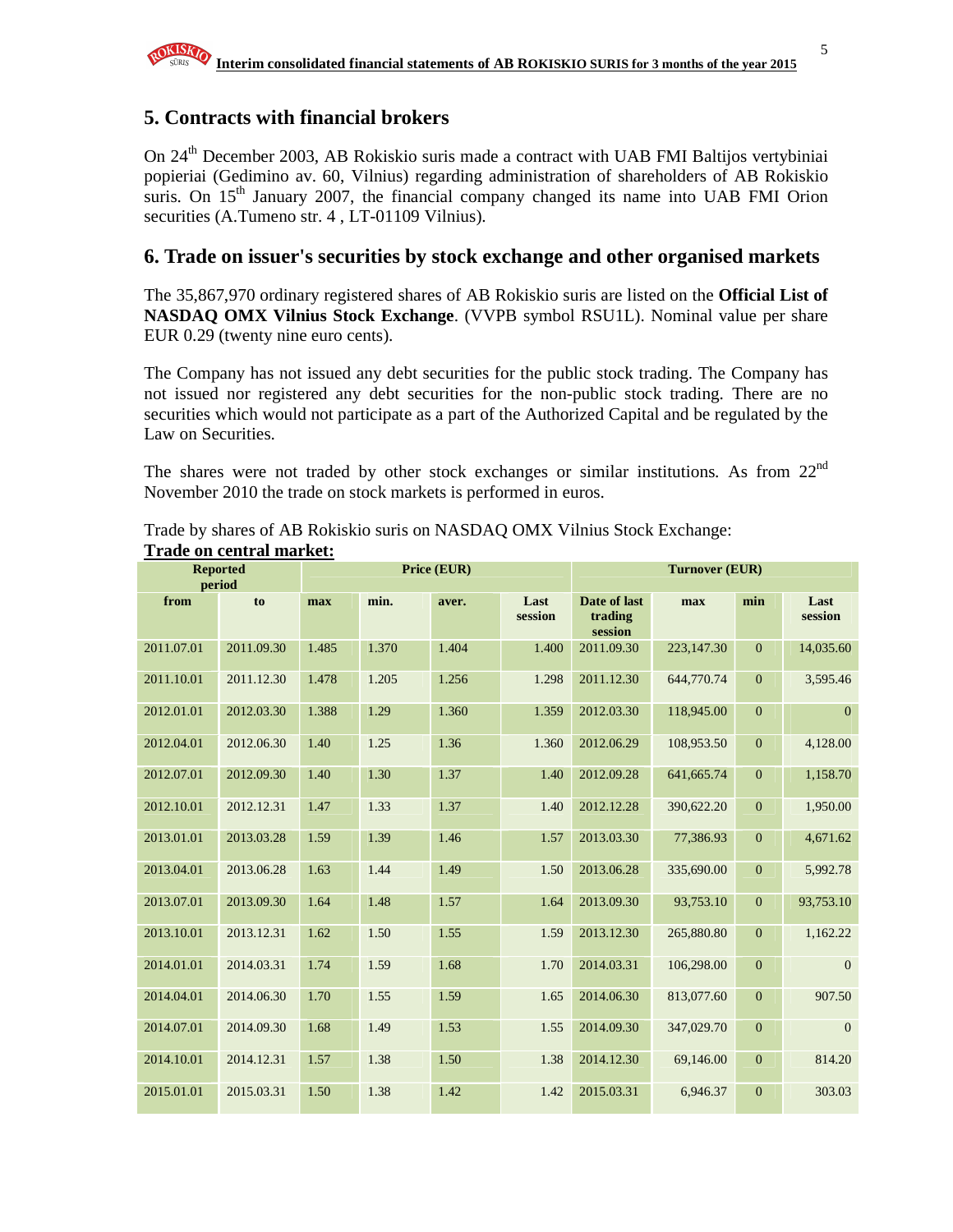

# **Trade by the shares of AB Rokiskio suris within January-March 2015**

Data source – website of AB NASDAQ OMX Vilnius:

http://www.nasdaqomxbaltic.com/market/?instrument=LT0000100372&list=2&pg=details&tab=historical&lang=en &currency=0&downloadcsv=0&date=&start=01.01.2015&end=31.03.2015

## **Capitalization of the Securities**

| <b>Reporting period</b> |            | <b>Total turnover</b> |              | Date of last    | <b>Capitalisation</b> |
|-------------------------|------------|-----------------------|--------------|-----------------|-----------------------|
| from                    | to         | (units)               | (EUR)        | trading session | (EUR)                 |
| 2011.01.01              | 2011.03.31 | 482,039               | 817,582.95   | 2011.03.31      | 62,768,948            |
| 2011.04.01              | 2011.06.30 | 791,936               | 1,246,500.83 | 2011.06.30      | 51,649,877            |
| 2011.07.01              | 2011.09.30 | 821,016               | 1,152,527.70 | 2011.09.30      | 50,215,158            |
| 2011.10.01              | 2011.12.30 | 1,192,435             | 1,498,010.23 | 2011.12.30      | 46,556,625            |
| 2012.01.01              | 2012.03.31 | 189,564               | 257,712.33   | 2012.03.31      | 48,744,571            |
| 2012.04.01              | 2012.06.30 | 228,464               | 310,179.89   | 2012.06.29      | 48,780,439            |
| 2012.07.01              | 2012.09.30 | 835,557               | 1,142,089.88 | 2012.09.28      | 50,215,158            |
| 2012.10.01              | 2012.12.31 | 525,165               | 717,997.30   | 2012.12.28      | 50,215,158            |
| 2013.01.01              | 2013.03.31 | 265,841               | 389,055.13   | 2013.03.30      | 56,312,713            |
| 2013.04.01              | 2013.06.30 | 675,596               | 1,005,631.66 | 2013.06.28      | 53,801,955            |
| 2013.07.01              | 2013.09.30 | 358,981               | 562,423.85   | 2013.09.30      | 58,823,471            |
| 2013.10.01              | 2013.12.31 | 743,434               | 1,154,134.97 | 2013.12.30      | 57,030,072            |
| 2014.01.01              | 2014.03.31 | 381,601               | 640,913.17   | 2014.03.31      | 60,975,549            |
| 2014.04.01              | 2014.06.30 | 708,846               | 1,124,285.96 | 2014.06.30      | 59,182,150            |
| 2014.07.01              | 2014.09.30 | 410,778               | 629,526.69   | 2014.09.30      | 55,595,354            |
| 2014.10.01              | 2014.12.31 | 103,884               | 155,655.60   | 2014.12.30      | 49,497,799            |
| 2015.01.01              | 2015.03.31 | 26,734                | 37,953.70    | 2015.03.31      | 50,932,517            |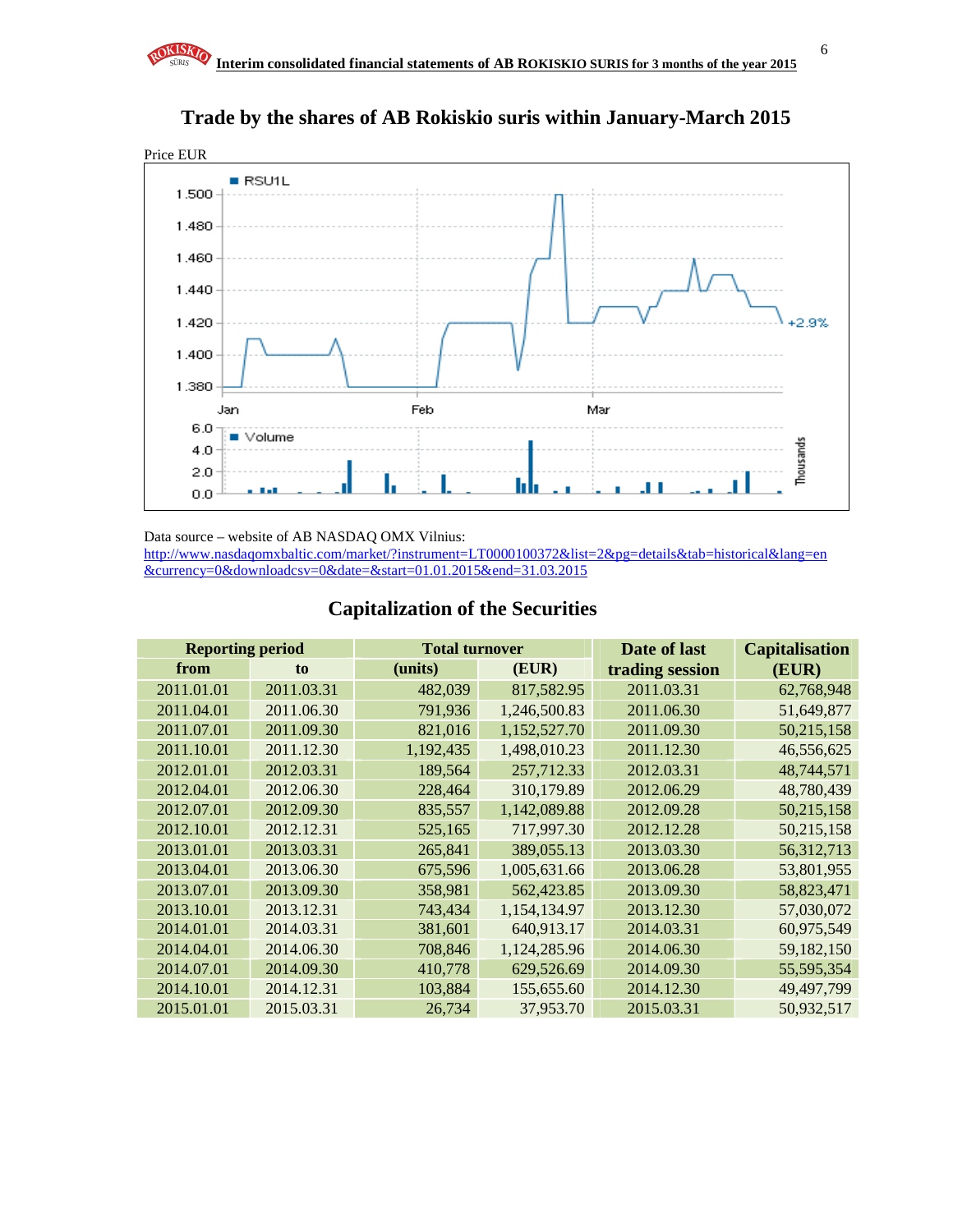# **7. Authorized capital of the issuer**

As at  $31<sup>st</sup>$  March 2015, the Authorized capital of AB Rokiskio suris comprised of the following:

| Type of shares             | Number of shares | Nominal value,<br><b>EUR</b> | Total nominal<br>value. EUR | Share of<br>authorized capital |
|----------------------------|------------------|------------------------------|-----------------------------|--------------------------------|
|                            |                  |                              |                             | (%)                            |
|                            |                  |                              |                             |                                |
| Ordinary registered shares | 35,867,970       | 0.29                         | 10,401,711.30               | 100.00                         |

All shares of AB Rokiskio suris are paid-up, and they are not subject to any limitations of transference.

### **8. Shareholders.**

Total number of shareholders (as at 31.03.2015)– 5,491 shareholders.

#### **The shareholders having or owning over 5 per cent of the issuer's authorized capital (as at 31.03.2015):**

| Name, surname                             | <b>Address</b>      |                  | <b>Proprietary rights</b> | <b>With associated</b> |         |               |  |
|-------------------------------------------|---------------------|------------------|---------------------------|------------------------|---------|---------------|--|
| Name of company                           |                     |                  |                           |                        | persons |               |  |
|                                           |                     | <b>Number of</b> | Capital                   | <b>Votes</b>           | Capital | <b>Number</b> |  |
|                                           |                     | shares           | share %                   | $\frac{0}{0}$          | share % | of shares     |  |
| <b>UAB Pieno pramones</b>                 | Pramones str. 3,    | 10,032,173       | 27.97                     | 28.61                  | 70.47   | 72.08         |  |
| investiciju valdymas                      | Rokiskis            |                  |                           |                        |         |               |  |
| <b>Company code</b>                       | Lithuania           |                  |                           |                        |         |               |  |
| 173748857                                 |                     |                  |                           |                        |         |               |  |
| <b>SIA RSU Holding,</b>                   | Sliezu iela 9A-25,  | 8,909,347        | 24.84                     | 25.41                  | 70.47   | 72.08         |  |
| reg.No.40103739795                        | Riga                |                  |                           |                        |         |               |  |
|                                           | Latvia              |                  |                           |                        |         |               |  |
|                                           |                     |                  |                           |                        |         |               |  |
| <b>Antanas Trumpa</b>                     | Sodu 41a, Rokiskis  | 6,199,875        | 17.28                     | 17.68                  | 70.47   | 72.08         |  |
|                                           | Lithuania           |                  |                           |                        |         |               |  |
|                                           |                     |                  |                           |                        |         |               |  |
|                                           |                     |                  |                           |                        |         |               |  |
| <b>Swedbank clients</b>                   | Liivalaia 8,        | 2,492,028        | 6.95                      | 7.11                   |         |               |  |
| <b>Company code</b>                       | <b>Tallinn</b>      |                  |                           |                        |         |               |  |
| 10060701 EE                               | Estonia/            |                  |                           |                        |         |               |  |
| 40003074764 LV<br><b>Balasta</b>          |                     |                  |                           |                        |         |               |  |
|                                           | Dambis 1A<br>Latvia |                  |                           |                        |         |               |  |
| <b>SA</b><br><b>SEB</b><br><b>OMNIBUS</b> |                     | 1,778,605        | 4.96                      | 5.07                   |         |               |  |
| (funds/inst clients)                      | Luxemburg           |                  |                           |                        | ٠       |               |  |
| LUESSE22                                  |                     |                  |                           |                        |         |               |  |
|                                           |                     |                  |                           |                        |         |               |  |
| <b>AB Rokiskio suris</b>                  | Pramones g.3,       | 802,094          | 2.24                      |                        |         |               |  |
| <b>Company code</b>                       | <b>Rokiskis</b>     |                  |                           |                        |         |               |  |
| 173057512                                 | Lithuania           |                  |                           |                        |         |               |  |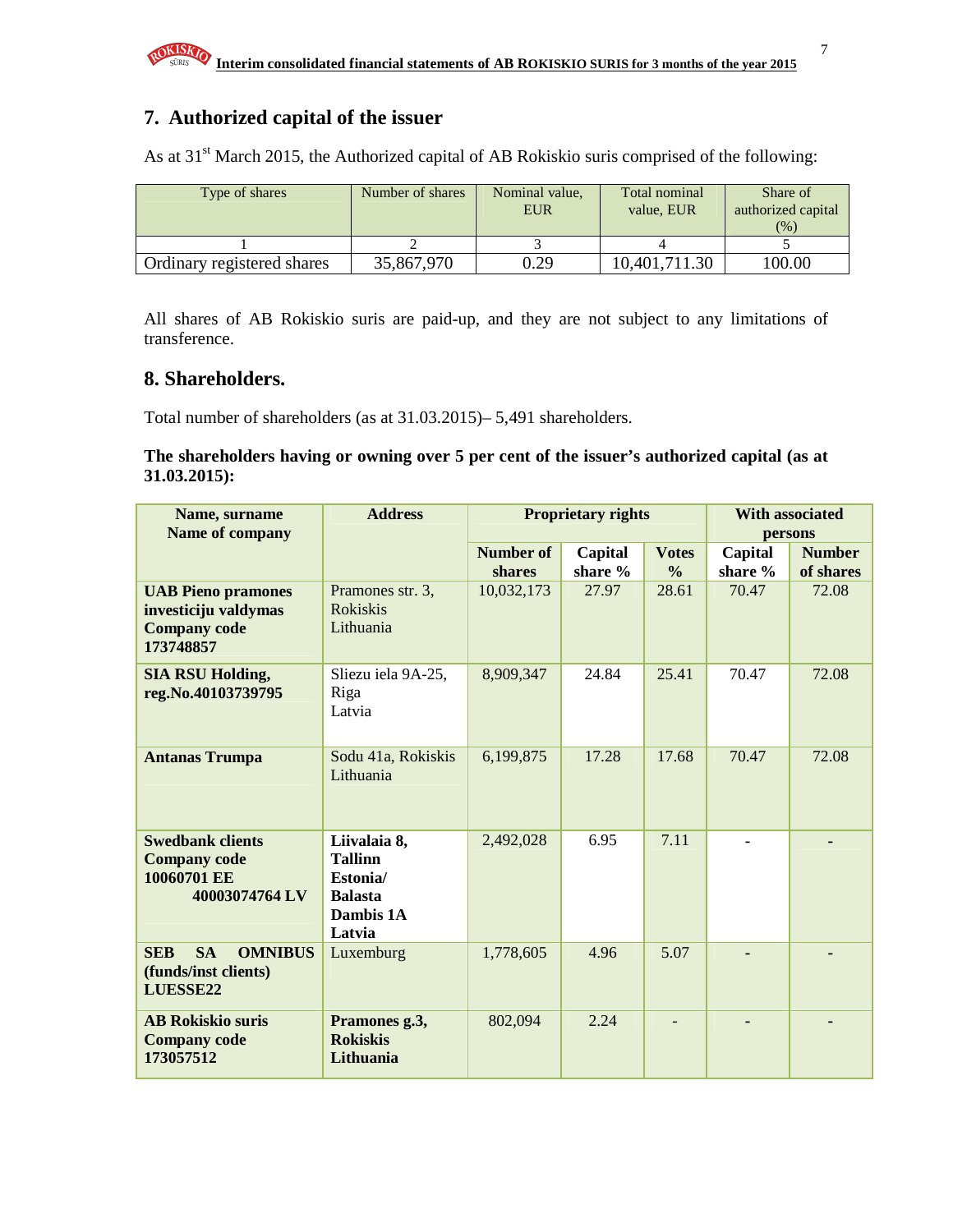### **9. Shareholders' rights**

#### **Shareholders have the following non-economic rights**:

- 1) to attend the general meetings of shareholders;
- 2) to make advance inquiries addressed to the company in regards with the items on the agenda of general meeting of shareholders;
- 3) based on the rights provided with the shares to vote on the general meetings of shareholders;
- 4) according with Part 1 of Article 18 of the Law on the Joint Stock Companies to obtain information on the company's operations;
- 5) to address the court requesting to bring an action of damages against the company if the damage was caused by noncompliance or inadequate compliance with duties of the company manager and board of directors as stated by the Law on Joint Stock Companies of the Republic of Lithuania or other laws, as well as the Articles of Association and or in any other cases as stated by the Lithuanian Laws;
- 6) other non-economic rights established by the Lithuanian Laws.

#### **Shareholders have the following property rights**:

- 1) to receive a certain portion of the Company's profit (dividend);
- 2) to receive a certain portion of the company's funds when its authorized capital is decreased in order to pay out the fund to shareholders;
- 3) to receive shares without payment if the authorised capital is increased from the funds of the Company;
- 4) to have priority in acquiring the newly issued shares or convertible bonds of the Company unless the General Meeting of the Shareholders resolves to waive such right complying with the applicable Law;
- 5) to lend to the Company as determined by the Laws of the Republic of Lithuania, the company however cannot mortgage its assets when borrowing from shareholders. When the company borrows from shareholders the interest cannot exceed the average interest rate of the local commercial banks on the day of contracting. In this case the company and shareholders must not agree regarding the higher rate of interest;
- 6) to receive a portion of assets of the Company in liquidation;
- 7) other property rights established by the Lithuanian Laws.

The rights identified by points 1, 2, 3 and 4 are provided to the persons who were the company's shareholders at the end of the tenth working day after the corresponding general meeting of shareholders.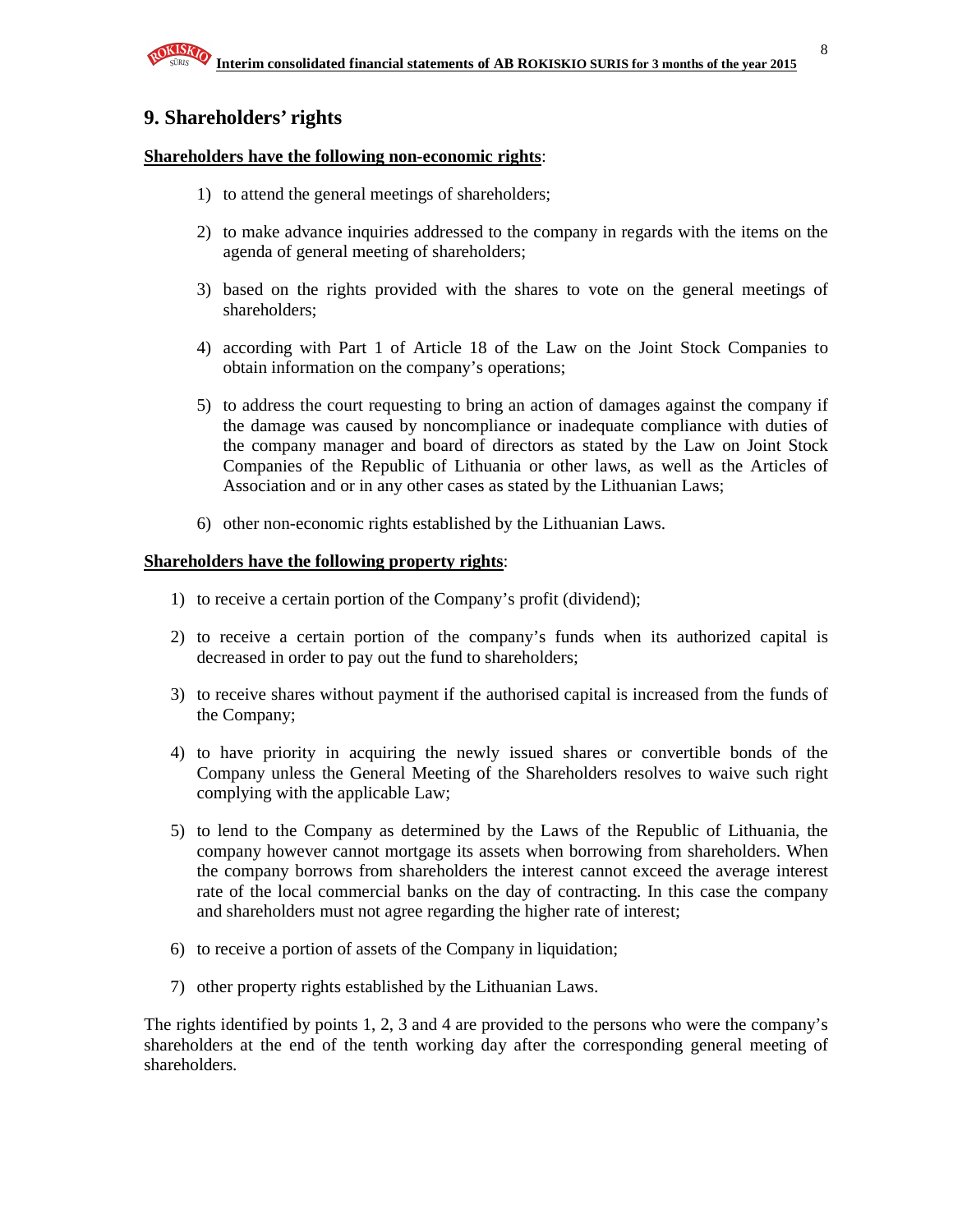### **10. Information on purchase of issuer's own shares**

During the public quotation from 07/09/2011 to 20/09/2011, AB Rokiskio suris acquired 788,804 own shares which made 2.20% of the company's authorized capital, and during the period from 01/12/2011 to 14/12/2012, it was acquired 13,290 own shares which made 0.04% of the company's authorized capital.

As at the end of period  $(30<sup>th</sup>$  September 2014), AB Rokiskio suris has in treasure 802,094 ordinary registered shares and it makes 2.24% of the company's authorized capital.

Treasury shares have no voting right.

## **11. Operations of the issuer**

AB Rokiskio suris is one of the largest and strongest dairy production companies in Lithuania. The sales of commodities are widely spread in both Eastern and Western export markets, as well as sales of short shelf life dairy products on the local market and in neighborhood countries.

The Group's production is developed in the towns of Rokiskis (AB Rokiskio suris), Utena (UAB Rokiskio pieno gamyba) and Ukmerge (UAB Rokiskio pieno gamyba subsidiary Ukmerges pienine).

Specialization of Rokiskis production plant – production and sales of fermented cheese and whey products.

Specialization of UAB Rokiskio pieno gamyba (Utena production plant) – fresh dairy products for the local market, whey protein concentrate, milk powder and butter production.

Specialization of UAB Rokiskio pieno gamyba (Ukmerge production plant) – curd and curd cheese production.

Specialization of UAB Rokiskio pienas – sales of the Group's products in Lithuania, Latvia and Estonia.

The cheese produced by the company AB Rokiskio suris comprises of fresh, semi-hard and hard cheese. The group of fresh cheese includes Cagliata (various fat content and weight), Mozzarella. The group of semi-hard cheese includes the following products: Rokiskio suris (various fat content and weight), Saules suris, Lietuviskas, Gouda, Suris "Visiems", "Naminis", "Zaloji karvute" etc., whereas Kietasis suris (various fat, moisture content and weight), "Montecampo" and "Gojus" belong to the hard cheese type. At the end of 2011, the production of long term maturing hard cheese ROKISKIO GRAND was implemented in assistance.

The key activity of AB Rokiskio suris is production fermented cheese. Production of fermented cheese remained on the same level as last year during the same period.

Besides the main production of fermented cheese, AB Rokiskio suris produces liquid whey protein concentrate (WPC-34 and WPC-45) which is followed by the production of WPC powder, and also milk sugar (lactose), processed cheese, and smoked cheese.

The Group of Rokiskio suris is one of the leaders on the local market with the market share of 20-25 per cent.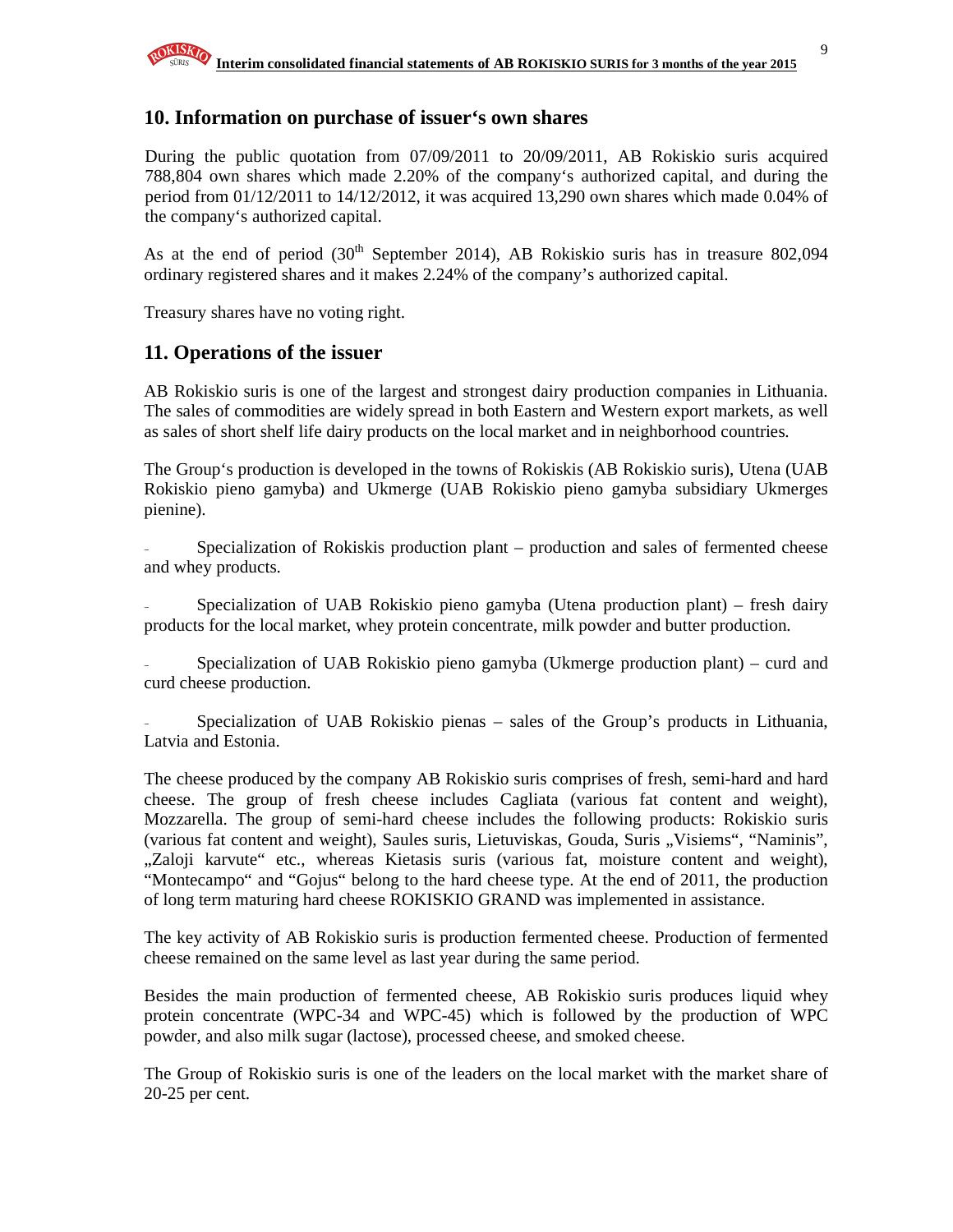UAB Rokiskio pieno gamyba specializes in the production fresh dairy products, i.e. fluid milk, sour milk, kefir, cream, curds and fresh cheese, chocolate coated cheese bars, yogurts, butter, for the local market, also the company provide service to AB Rokiskio suris producing the products for export such as butter, cream, WPC (whey protein concentrate) 34 and 80, and skim milk powder.

The biggest part of production is exported. As before, the main direction of export is European Union (mainly Italy, Germany, Poland).

Sales of whey protein concentrate of 80 per cent was expanded, and now the product reaches the following markets: France, Germany, Denmark, Netherlands, Spain. It was started sales of lactose to New Zealand.

The Group's export sales of traditional products such as butter, cream, milk powder and byproducts (Whey protein concentrate and lactose) are increasing. Milk powders are sold to Marocco, Japan.

The biggest part of exported production is fermented cheese. In the EU region, the company mainly sells non-matured and hard cheese, hard cheese is sold to Italy, Netherlands, Spain, and Israel. The sales of hard cheese increased by 12 percent compared to the same period in 2014.

The consolidated non-audited net loss of 3 months 2015 of AB Rokiskio suris Group made EUR 46 thousand, whilst in the same period last year the consolidated non-audited net loss made EUR 597 thousand.

The negative result was caused due to the low prices of finished products and very passive market.

In January-March 2015, the consolidated non-audited sales of the Group of AB Rokiskio suris made EUR 52.251 million, i.e. less by 17.57 per cent compared to the same period of last year. In 2014, the consolidated three month sales made EUR 63.387 million.

Decrease of sales was caused by the drop of product prices down to 48 per cent compared to the same period of last year.

| Name of      | <b>Sold</b>  |               |        |                     |  |  |  |
|--------------|--------------|---------------|--------|---------------------|--|--|--|
| countries    | Jan-Mar 2015 |               |        | <b>Jan-Mar 2014</b> |  |  |  |
|              | k EUR        | $\frac{0}{0}$ | k EUR  | $\frac{0}{0}$       |  |  |  |
| Lithuania    | 16 171       | 30.95         | 20 672 | 32.61               |  |  |  |
| European     | 25 576       | 48.95         | 27 458 | 43.32               |  |  |  |
| countries    |              |               |        |                     |  |  |  |
| Other        | 10 504       | 20.10         | 15 257 | 24.07               |  |  |  |
| countries    |              |               |        |                     |  |  |  |
| <b>Total</b> | 52 251       | <b>100</b>    | 63 387 | 100                 |  |  |  |

## **Sales markets 3 months 2015 and 3 months 2014**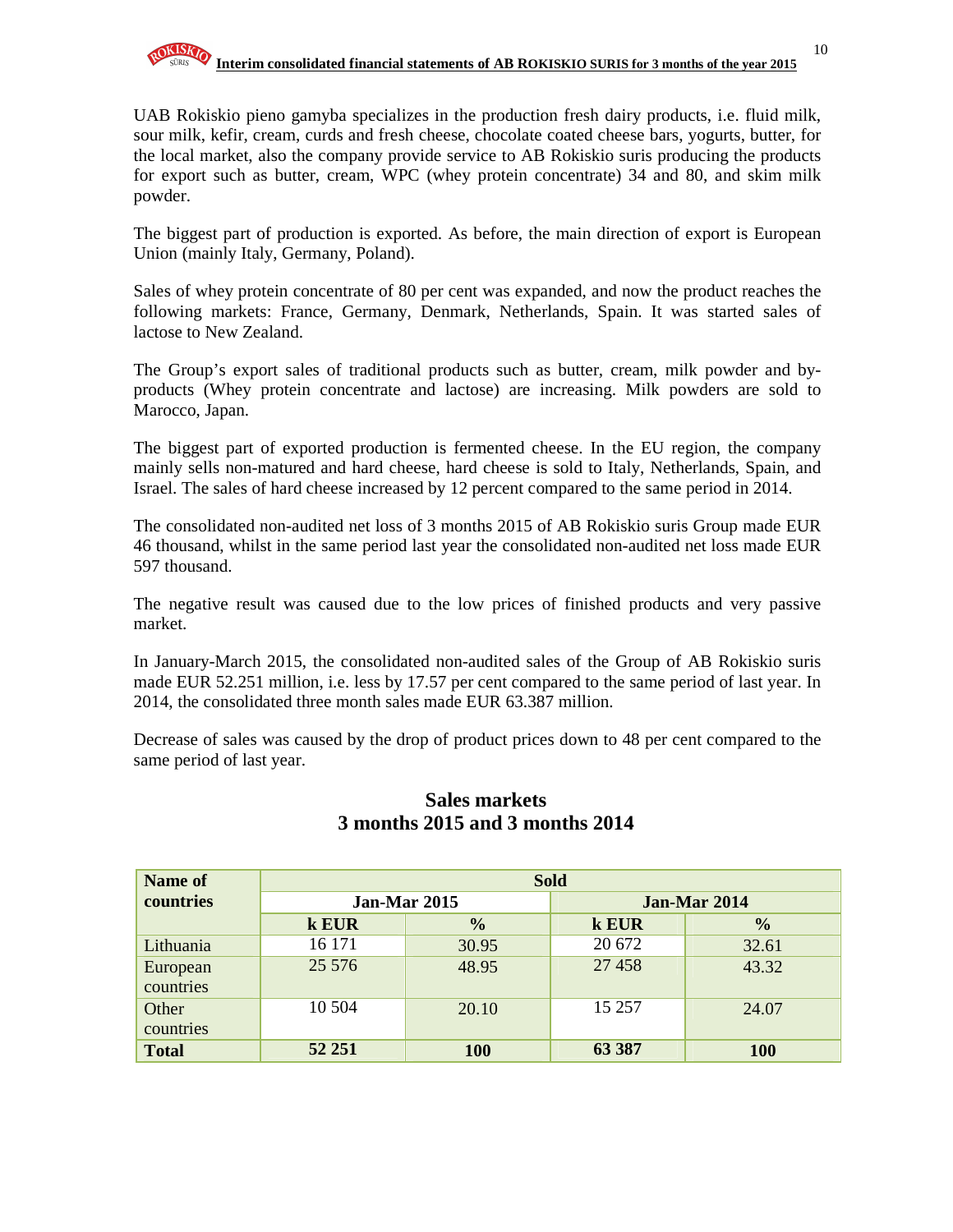

# **12. Procedure for amendments of the Articles of Association**

Pursuing the Articles of Association of AB "Rokiškio sūris", the Articles may be exclusively changed by the general meeting of shareholders, except the cases provided by the Law on joint stock companies of the Republic of Lithuania. To accept the decision changing the Articles of Association, it is needed 2/3 of votes of total participants in general meeting of shareholders.

## **13. Management bodies of the issuer**

In accordance with the Articles of Association of AB "Rokiškio sūris", the managing bodies of the company are as follows: General shareholders' meeting, the Board of Directors and the Chief Executive Officer.

The competence and procedure of announcement applied to the general shareholders' meeting complies with the competence and procedure of announcement applied to the general shareholders' meeting established by the Law on Joint Stock Companies.

The Board of Directors is a collegial management body comprised of 5 (five) members. The Board members are elected and recalled by the general shareholders' meeting pursuing the procedure set by the Law on Joint Stock Companies.

The Chief Executive Officer is a one-man management body who organizes everyday activities of the company, discusses and solves the company's long term strategic objectives as well as issues of business plans. Within relationship between the company and other persons, the Chief Executive Officer acts determinatively on behalf of the company.

The 17<sup>th</sup> July 2012 extraordinary general meeting of shareholders of AB Rokiskio suris elected a new Board of Directors of AB Rokiskio suris. In accordance with the new Articles of Association of AB Rokiskio suris (the new wording of Articles of Association of AB Rokiskio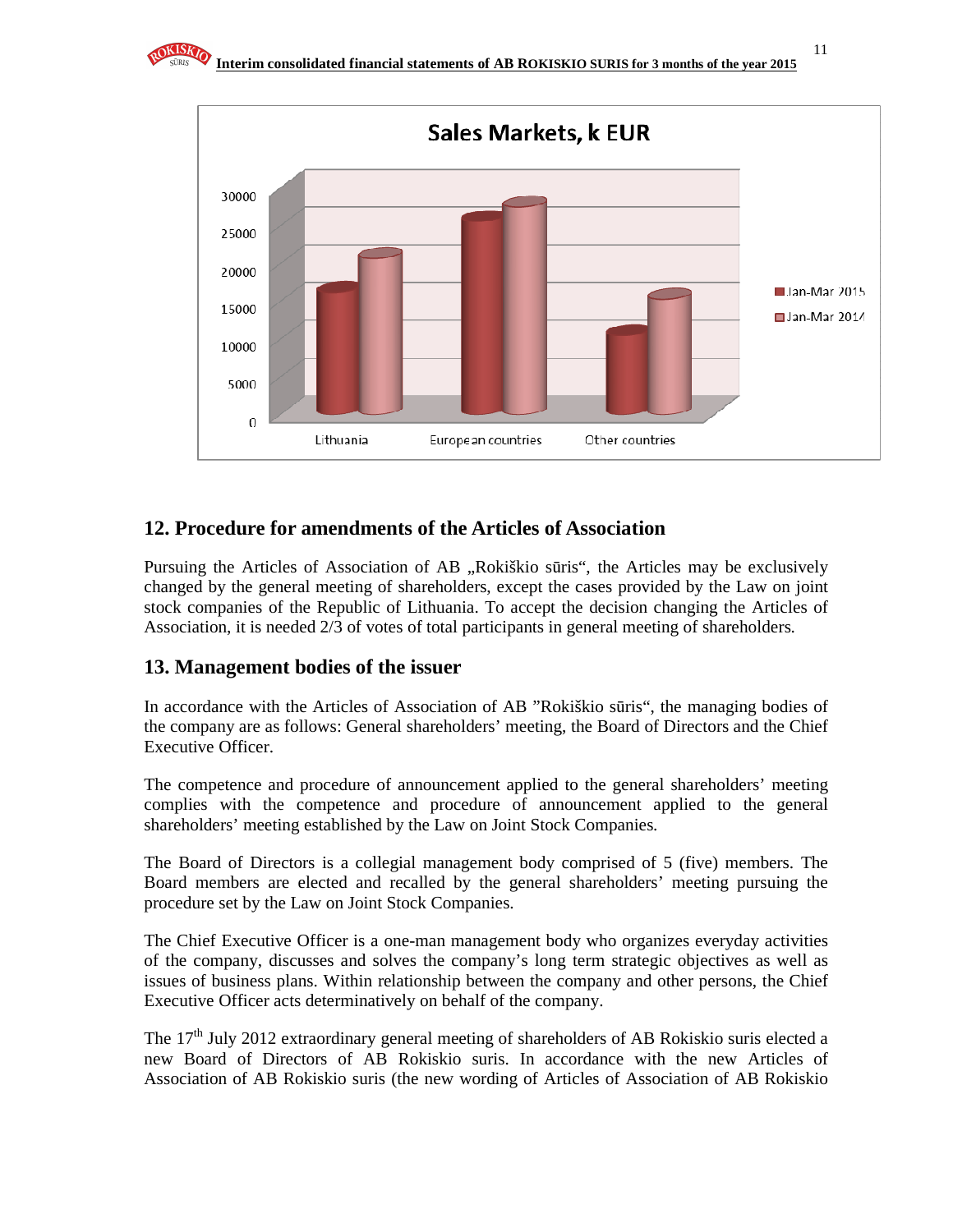suris was registered in Registry of Legal Bodies on 27/07/2012), the Board of Directors consists of 5 members.

The  $17<sup>th</sup>$  July 2012 extraordinary general meeting of shareholders of AB Rokiskio suris elected a new Board of Directors consisting of 4 members.

#### **Members of the Board of Directors**:

**Dalius Trumpa** – Board Chairman (elected on 17<sup>th</sup> July 2012). Owns 83,500 ordinary registered shares, i.e.  $0.23\%$  of the Authorized capital and  $0.24\%$  of votes of AB "Rokiškio sūris".

Education – university degree. Works for the company since 1991. As from 2007 appointed a deputy director.

Participation in the activities of other companies:

Shareholder of UAB Pieno pramones investiciju valdymas, having 3.91% of the company's shares and votes;

As from 2007, Chief executive officer of a subsidiary UAB Rokiskio pienas, having no shares;

As from 29<sup>th</sup> April 2013, Chief executive officer of a subsidiary UAB Rokiskio pieno gamyba, having no shares;

Director of UAB Rokvalda, having 100% of shares and votes.

As from  $11<sup>th</sup>$  December 2013, director of SIA RSU Holding having 11.26% of shares of SIA RSU Holding.

Shareholder of TEO LT having less than 0.001 % of the company's shares.

**Antanas Kavaliauskas** - Deputy Chairman (elected on 17<sup>th</sup> July 2012), the Chief Financial Officer of AB "Rokiškio sūris", having no ownership of AB "Rokiškio sūris".

Works for the company since 2002 in the capacity of finance director. Education – university degree. In 1997, obtained a master degree of finance management in Kaunas technology university. As from 2002, a certified member of international accountants association ACCA. Participation in the activities of other companies:

Shareholder of UAB "Pieno pramonės investicijų valdymas" owning 3.91% of shares of UAB" Pieno pramonės investicijų valdymas".

Board Chairman of Latvian company SIA Jekabpils piena kombinats, having no shares.

**Ramūnas Vanagas - Board member (elected on 17<sup>th</sup> July 2012), Development Director of AB** "Rokiškio sūris", having no ownership of shares of AB "Rokiškio sūris.

Education – university degree. Works for the company since 2005 in the capacity of business development director.

Participation in the activities of other companies:

Shareholder of UAB "Pieno pramonės investicijų valdymas" owning 3.91% of shares of UAB" Pieno pramonės investicijų valdymas".

**Darius Norkus - Board member, (elected on 17<sup>th</sup> July 2012), Sales and Marketing director of** AB "Rokiškio sūris", having no shares of the company.

Education – university degree. Works for the company since 2001 in the capacity of the sales and marketing director.

Participation in the activities of other companies:

Shareholder of UAB "Pieno pramonės investicijų valdymas", having 3.91 % of the company's shares and votes.

Term of election of the Board of Directors is 4 years. The cadence ends on  $17<sup>th</sup>$  July 2016.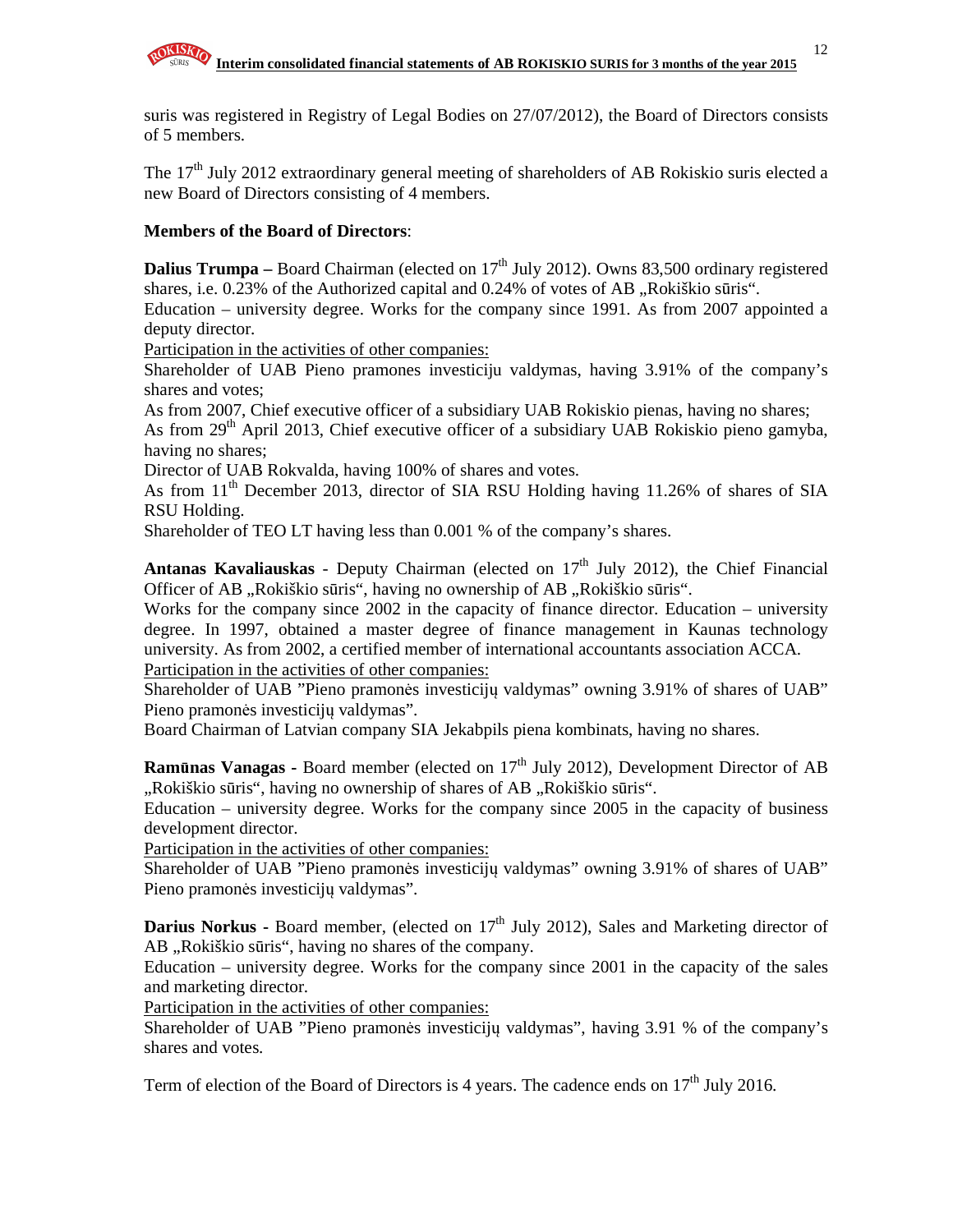#### **Manager of the Company:**

The Chief Executive Officer is a one-man management body who organizes everyday activities of the company. Within relationship between the company and other persons, the Chief Executive Officer acts determinatively on behalf of the company.

#### **Information on the company's manager (director):**

#### **The CEO of the Company:**

**Antanas Trumpa** owning 6,199,875 ordinary registered shares of AB Rokiskio suris, i.e. 17.28% of the authorized capital of AB Rokiskio suris and 17.68% of votes.

Education – university degree. Works for the company as from 1966. In 1979, prepared a dissertation "Organizing the work of vacuum apparatus" in Kaunas Polytechnic Institute, consequently on 12th October 1994 was granted a doctor degree by Lithuanian Science Council. Participation in the activities of other companies:

Shareholder of UAB "Pieno pramonės investicijų valdymas" with 6,758, i.e. 67.04% of the shares and votes of UAB" Pieno pramonės investicijų valdymas".

Shareholder of SIA RSU Holding having 77.37% of the company's shares.

#### **Information on the company's finance director:**

#### **Chief Financial Officer Antanas Kavaliauskas**

For more information about the Chief Financial Officer see point 13 as per information about the management bodies.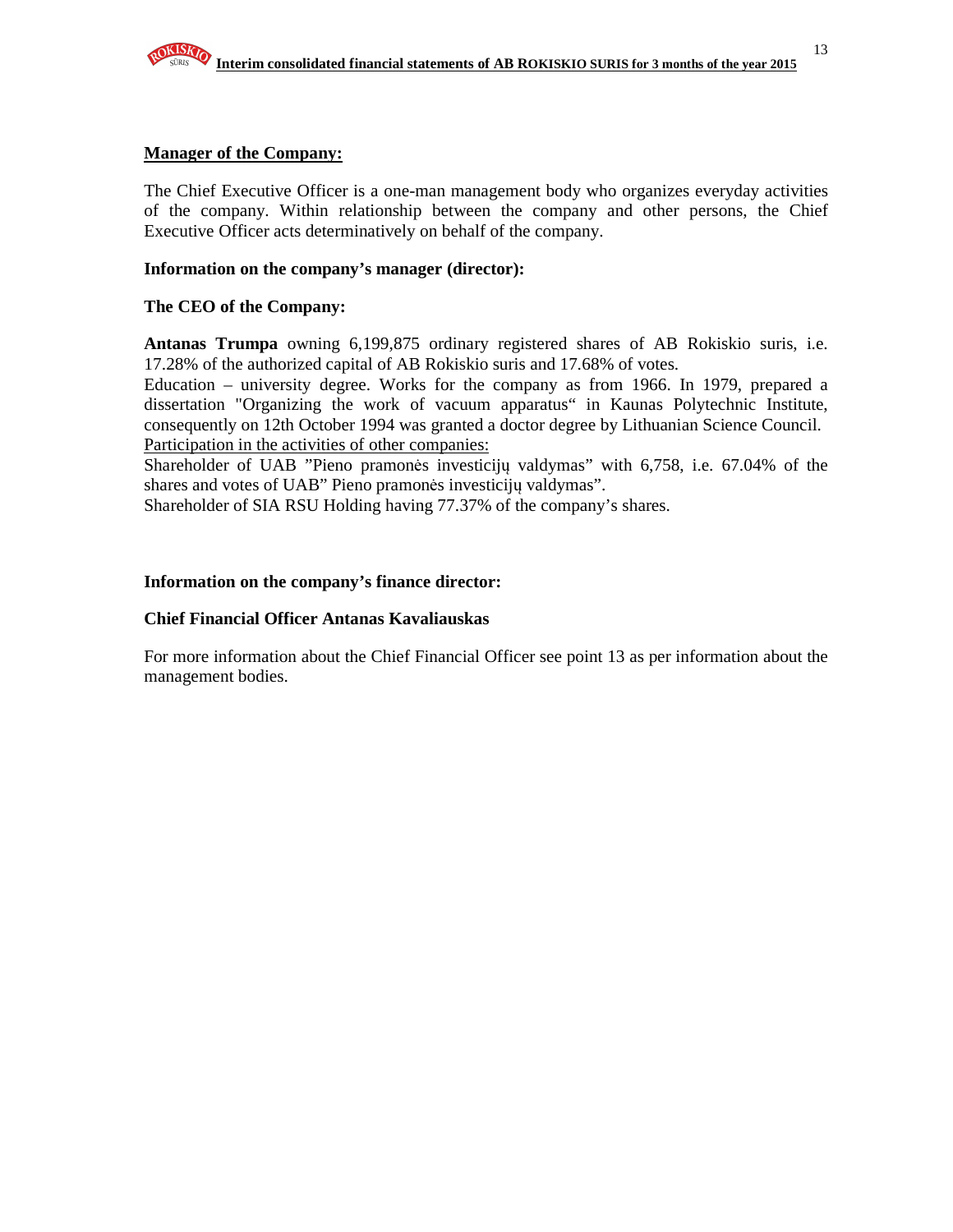#### **AB "ROKIŠKIO S**Ū**RIS" CONSOLIDATED AND PARENT COMPANY'S FINANCIAL STATEMENTS as at 31st March 2015**

Company code 173057512, address: Pramonės g. 3, LT-42150 Rokiškis, Lithuania

(All tabular amounts are in EUR '000 unless otherwise stated)

# **14. Consolidated Balance sheet**

|                                                                | March 31, 2015 |         | December 31, 2014 |         | <b>March 31, 2014</b> |         |
|----------------------------------------------------------------|----------------|---------|-------------------|---------|-----------------------|---------|
|                                                                |                |         |                   |         |                       |         |
|                                                                |                |         |                   |         |                       |         |
| <b>PROPERTY</b>                                                |                |         |                   |         |                       |         |
| Long-term tangible assets<br>Intangible assets (with prestige) | 37,899<br>165  |         | 39,521<br>152     |         | 42,786<br>310         |         |
|                                                                | 3,800          |         | 4,058             |         | 13,881                |         |
| Other receivables in a year                                    |                | 41.864  |                   | 43,731  |                       | 56,977  |
|                                                                |                |         |                   |         |                       |         |
| <b>Current assets</b>                                          |                |         |                   |         |                       |         |
| Inventories                                                    | 35,815         |         | 44,050            |         | 37,912                |         |
| Receivables and advance payments                               | 37,773         |         | 35,121            |         | 39,041                |         |
| Short-term investments                                         | 12,197         |         | 13,748            |         | 15,761                |         |
| Prepaid income tax                                             | 1,283          |         | 778               |         |                       |         |
| Cash and cash equivalents                                      | 1,598          |         | 3,326             |         | 2,386                 |         |
|                                                                |                | 88,666  |                   | 97,024  |                       | 95,100  |
| <b>Total assets</b>                                            |                | 130,530 |                   | 140,754 |                       | 152,077 |
|                                                                |                |         |                   |         |                       |         |
| <b>EQUITY AND LIABILITIES</b>                                  |                |         |                   |         |                       |         |
| <b>Capital and reserves</b>                                    |                |         |                   |         |                       |         |
| Ordinary shares                                                | 10,412         |         | 10,388            |         | 10,388                |         |
| Share premium                                                  | 12,011         |         | 12,011            |         | 12,011                |         |
| Reserve for acquisition of treasury                            | 11,668         |         | 11,668            |         | 11,668                |         |
| shares                                                         |                |         |                   |         |                       |         |
| Treasury shares                                                | (1,120)        |         | (1,120)           |         | (1,120)               |         |
| Other reserves                                                 | 12,169         |         | 12,795            |         | 15,212                |         |
| Retained earnings                                              | 53,185         |         | 52,605            |         | 50,990                |         |
|                                                                |                | 98,325  |                   | 98,347  |                       | 99,149  |
| <b>Non-current liabilities</b>                                 |                |         |                   |         |                       |         |
| <b>Borrowings</b>                                              |                |         |                   |         | 1,247                 |         |
| Deferred income tax liability                                  | 1,678          |         | 1,787             |         | 2,393                 |         |
| Deferred income                                                | 750            |         | 779               |         | 957                   |         |
|                                                                |                | 2,428   |                   | 2,566   |                       | 4,597   |
| <b>Current liabilities</b>                                     |                |         |                   |         |                       |         |
| Trade and other payables                                       | 15,726         |         | 23,145            |         | 21,988                |         |
| Tax liabilities                                                | 545            |         | 491               |         | 791                   |         |
| Deferred income                                                | 268            |         | 325               |         | 426                   |         |
| <b>Borrowings</b>                                              | 13 2 38        |         | 15,880            |         | 25,126                |         |
|                                                                |                | 29,777  |                   | 39,841  |                       | 48,331  |
| <b>Total equity and liabilities</b>                            |                | 130,530 |                   | 140,754 |                       | 152,077 |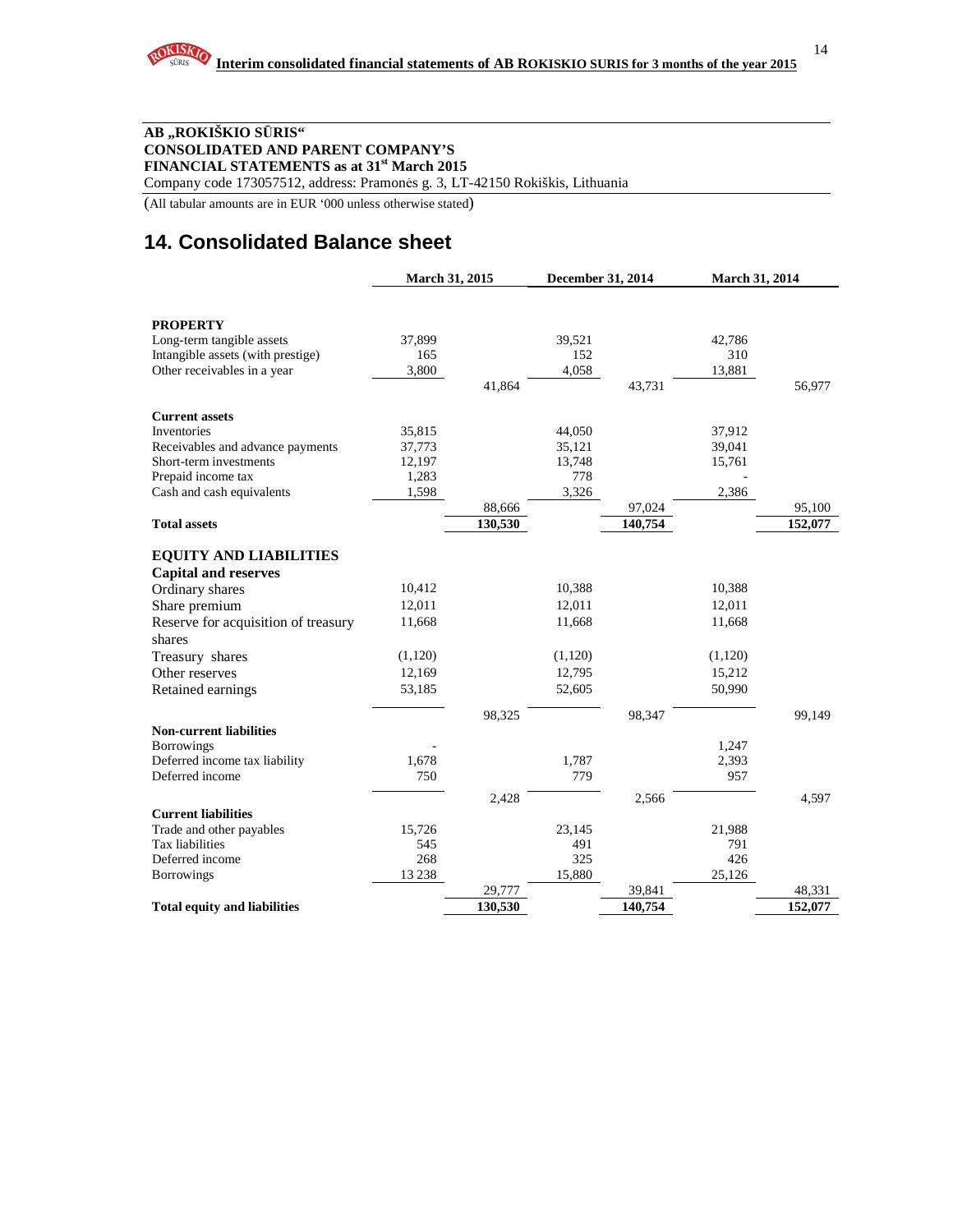

#### **AB "ROKIŠKIO S**Ū**RIS" CONSOLIDATED AND PARENT COMPANY'S FINANCIAL STATEMENTS as at 31st March 2015**  Company code 173057512, address: Pramonės g. 3, LT-42150 Rokiškis, Lithuania

(All tabular amounts are in EUR '000 unless otherwise stated)

# **15. Consolidated Statement of comprehensive income**

|                                         | <b>January-March</b> | <b>January-March</b> |
|-----------------------------------------|----------------------|----------------------|
|                                         | 2015                 | 2014                 |
| <b>Sales</b>                            | 52,251               | 63,387               |
| Cost of sales                           | (48, 298)            | (59, 683)            |
| Gross profit                            | 3,953                | 3,704                |
| Selling and marketing expenses          | (4,069)              | (4,275)              |
| <b>Operating profit (loss)</b>          | (116)                | (571)                |
| Finance costs                           | (41)                 | (104)                |
| <b>Profit before tax</b>                | (157)                | (675)                |
| Income tax (accumulation)               | 111                  | 78                   |
| <b>Operating activity income (loss)</b> | (46)                 | (597)                |
| Net profit (loss)                       | (46)                 | (597)                |
| Other comprehensive income              |                      |                      |
| Total comprehensive income for the year | (46)                 | (597)                |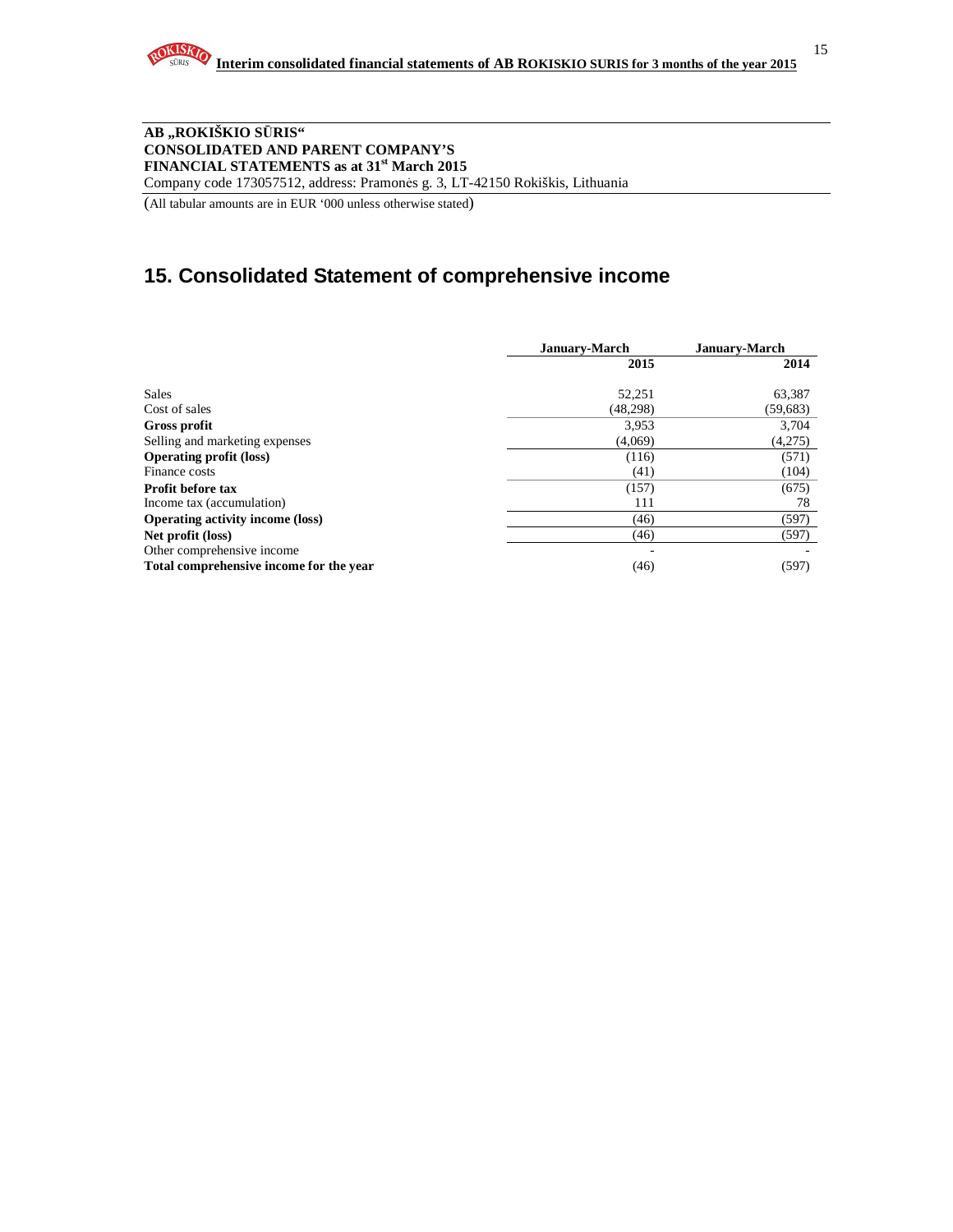#### **AB "ROKIŠKIO S**Ū**RIS" CONSOLIDATED AND PARENT COMPANY'S FINANCIAL STATEMENTS as at 31st March 2015**

Company code 173057512, address: Pramonės g. 3, LT-42150 Rokiškis, Lithuania

(All tabular amounts are in EUR '000 unless otherwise stated)

# **16. Consolidated cash flow statement**

|                                                                  | January-March |                          |
|------------------------------------------------------------------|---------------|--------------------------|
| <b>Operating activities</b>                                      | 2015          | 2014                     |
| Profit before tax and minority interest                          | (157)         | (675)                    |
| Corrections:                                                     |               |                          |
| depreciation                                                     | 1,916         | 2,077                    |
| amortisation (negative prestige not included)                    | 3             | 6                        |
| write-off of property, plant and equipment and intangible assets |               | $\mathbf{1}$             |
| loss on disposal of property, plant and equipment                | (12)          | (1)                      |
| interest expense                                                 | 41            | 72                       |
| interest income                                                  | (112)         | (164)                    |
| net unrealized currency exchange profit                          | (46)          | 28                       |
| amortization of government grants received                       | (86)          | (98)                     |
| Circulating capital changes:                                     |               |                          |
| - inventories                                                    | 8,235         | (686)                    |
| - amounts payable                                                | (6,258)       | 1,358                    |
| - amounts receivable and prepayments                             | (2,652)       | (1, 468)                 |
| Cash flows from operating activities                             | 872           | 450                      |
| Interest paid                                                    | (41)          | (72)                     |
| Net cash generated from operating activities                     | L,<br>831     | 378                      |
|                                                                  |               |                          |
| <b>Investing activities</b>                                      |               |                          |
| Purchase of property, plant and equipment                        | (432)         | (1,396)                  |
| Purchase of intangible assets                                    |               | (1)                      |
| Loans granted to farmers and employees                           | (515)         | (2,854)                  |
| Proceeds from sale of property, plant and equipment              | 48            | 17                       |
| Other loans granted                                              | ÷,            | (3,403)                  |
| Repayments of loans granted to farmers and employees             | 30            | 493                      |
| Interest received                                                | 131           | 164                      |
| Other loan repayments received                                   | 821           | 256                      |
| Government grants received                                       | ä,            | $\overline{\phantom{a}}$ |
| Net cash generated from investing activities                     | 83            | (6, 724)                 |
| <b>Financing activities</b>                                      |               |                          |
| Loans received                                                   | 28,457        | 41.671                   |
| Repayments of borrowings                                         | (31,099)      | (39, 174)                |
| Dividends paid                                                   |               |                          |
| Net cash generated from financing activities                     | (2,642)       | 2,497                    |
| Net increase in cash and cash equivalents                        | (1,728)       | (3,849)                  |
| Cash and cash equivalents at the beginning of the period         | 3,326         | 6,235                    |
| Cash and cash equivalents at the end of the period               | 1,598         | 2,386                    |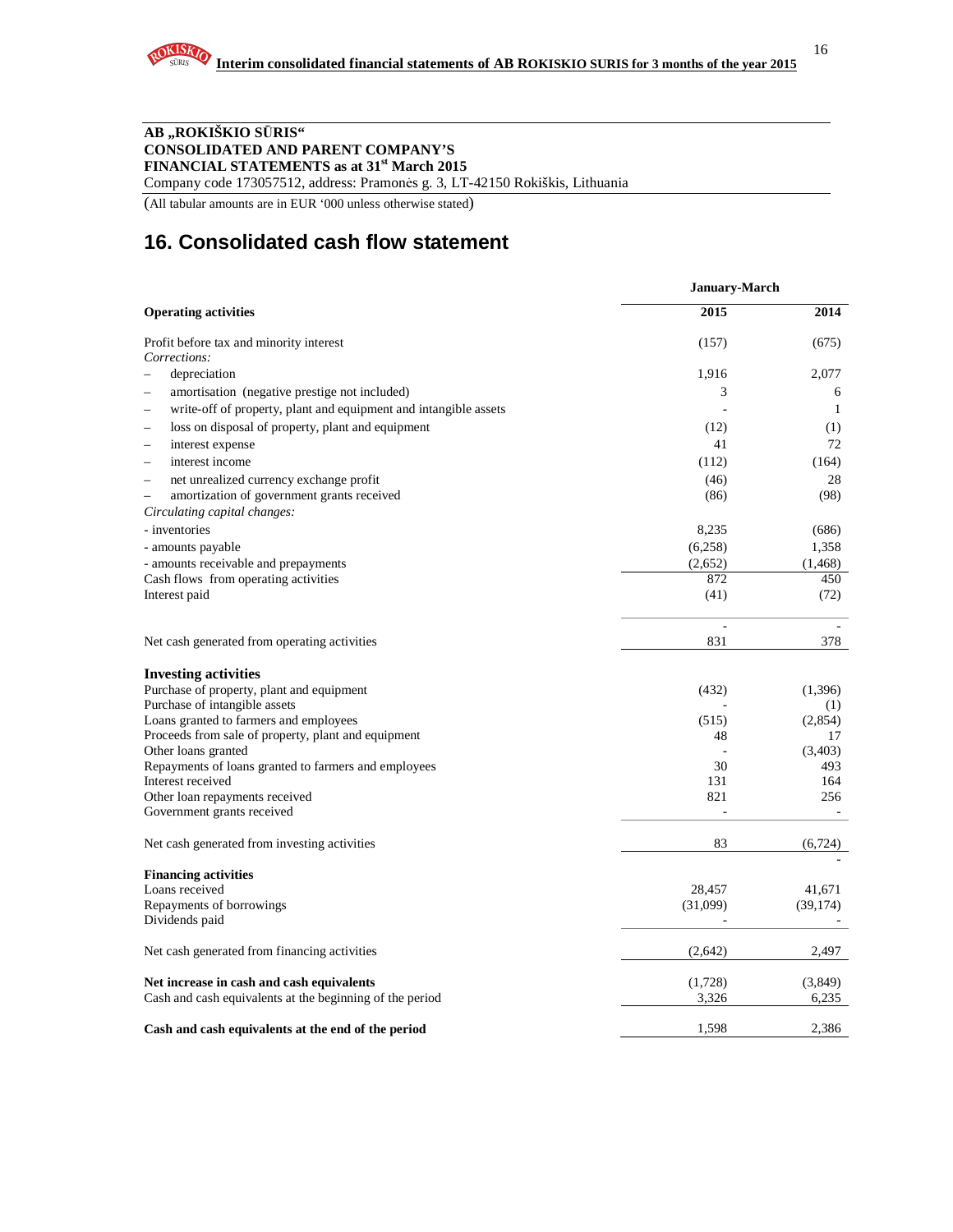

#### **AB "ROKIŠKIO S**Ū**RIS" CONSOLIDATED AND PARENT COMPANY'S FINANCIAL STATEMENTS as at 31st March 2015**  Company code 173057512, address: Pramonės g. 3, LT-42150 Rokiškis, Lithuania

(All tabular amounts are in EUR '000 unless otherwise stated)

# **17. Consolidated Own Capital Change Statement**

|                                                                                            | <b>Share</b><br>capital | <b>Share</b><br>premium | <b>Reserve</b><br>for<br>acquisition<br>of treasury<br>shares | <b>Treasury</b><br>shares | Other<br>reserves | <b>Retained</b><br>earnings | <b>Total</b> |
|--------------------------------------------------------------------------------------------|-------------------------|-------------------------|---------------------------------------------------------------|---------------------------|-------------------|-----------------------------|--------------|
| Balance at December 31st<br>2013<br><b>Comprehensive income</b>                            | 10,388                  | 12,011                  | 11,668                                                        | (1,120)                   | 16,111            | 50,688                      | 99,746       |
| Profit (loss) of the year                                                                  |                         |                         |                                                               |                           |                   | (597)                       | (597)        |
| Transfer to retained earnings<br>(transfer of depreciation, net of<br>deferred income tax) |                         |                         |                                                               |                           | (899)             | 899                         |              |
| Balance at March 31 <sup>st</sup> 2014                                                     | 10,388                  | 12,011                  | 11,668                                                        | (1,120)                   | 15,212            | 50,990                      | 99,149       |
| <b>Transactions with owners</b>                                                            |                         |                         |                                                               |                           |                   |                             |              |
| Dividends relating to 2013                                                                 |                         |                         |                                                               |                           |                   | (1,016)                     | (1,016)      |
| <b>Transactions with owners in</b><br>total<br><b>Comprehensive income</b>                 |                         |                         |                                                               |                           |                   | (1,016)                     | (1,016)      |
| Profit (loss) of the year                                                                  |                         |                         |                                                               |                           |                   | 214                         | 214          |
| Transfer to reserves                                                                       |                         |                         |                                                               |                           | 778               | (778)                       |              |
| Transfer to retained earnings<br>(transfer of depreciation, net of<br>deferred income tax) |                         |                         |                                                               |                           | (3,195)           | 3,195                       |              |
| Balance at December 31st<br>2014                                                           | 10,388                  | 12,011                  | 11,668                                                        | (1,120)                   | 12,795            | 52,605                      | 98,347       |
| <b>Comprehensive income</b>                                                                |                         |                         |                                                               |                           |                   |                             |              |
| Profit (loss) of the year                                                                  |                         |                         |                                                               |                           |                   | (46)                        | (46)         |
| Share capital increase due to<br>euro establishment (rounding up)                          | 24                      |                         |                                                               |                           |                   |                             | 24           |
| Transfer to retained earnings<br>(transfer of depreciation, net of<br>deferred income tax) |                         |                         |                                                               |                           | (626)             | 626                         |              |
| Balance at March 31 <sup>st</sup> 2015                                                     | 10,412                  | 12,011                  | 11,668                                                        | (1, 120)                  | 12,169            | 53,185                      | 98,325       |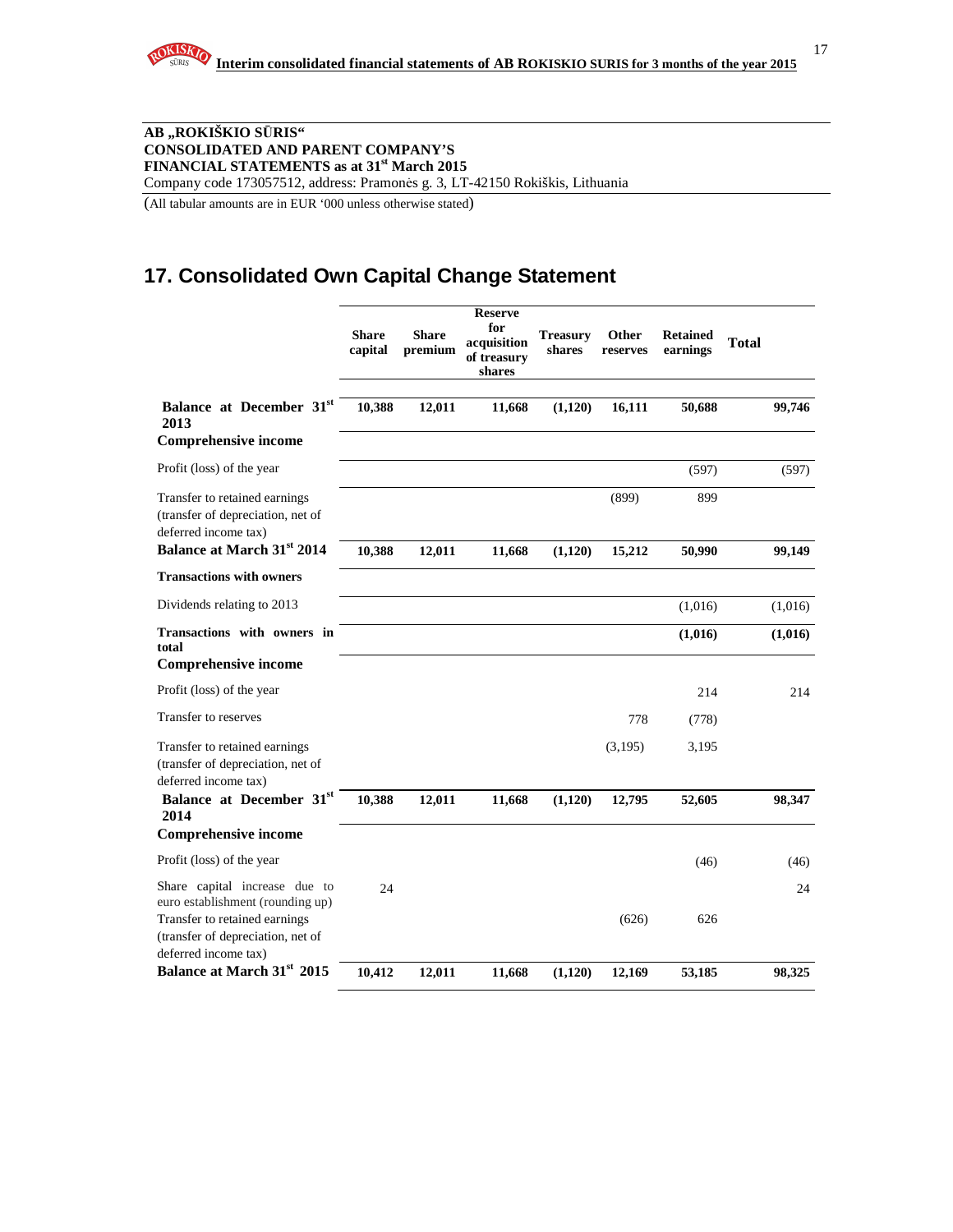**AB "ROKIŠKIO S**Ū**RIS" CONSOLIDATED AND PARENT COMPANY'S FINANCIAL STATEMENTS as at 31st March 2015**  Company code 173057512, address: Pramonės g. 3, LT-42150 Rokiškis, Lithuania

(All tabular amounts are in EUR '000 unless otherwise stated)

# **18. Commentary on the Report**

#### **1. General information**

The Public Limited Liability Company Rokiskio suris (hereinafter – the company) is a public listed company incorporated in Rokiskis.

The shares of AB Rokiskio Suris are traded on the Baltic Main List of the NASDAQ OMX Vilnius (symbol – RSU1L).

The Consolidated Group (hereinafter – the Group) consists of the Company, its two branches and five subsidiaries. (2014: two branches, five subsidiaries and one joint venture). The branches and subsidiaries that comprise consolidated Group are indicated below:

|                 | <b>Operating as at</b><br>31 March |      |  |  |
|-----------------|------------------------------------|------|--|--|
| <b>Branches</b> | 2015                               | 2014 |  |  |
| Utenos Pienas   | Yes                                | Yes  |  |  |
| Ukmerges        | Yes                                | Yes  |  |  |
| Pienine         |                                    |      |  |  |

|                      | <b>Operating as at</b><br>31 March |            |                               | Group's share<br>$(% )$ as at 31<br><b>March</b> |        |
|----------------------|------------------------------------|------------|-------------------------------|--------------------------------------------------|--------|
| <b>Branches</b>      | 2015                               | 2014       | <b>Subsidiaries</b>           | 2015                                             | 2014   |
| <b>Utenos Pienas</b> | Yes                                | Yes        | UAB Rokiskio pienas           | 100.00                                           | 100.00 |
| Ukmerges             | Yes                                | <b>Yes</b> | UAB Rokiskio pieno gamyba     | 100.00                                           | 100.00 |
| Pienine              |                                    |            |                               |                                                  |        |
|                      |                                    |            | <b>KB</b> Zalmarge            | 100.00                                           | 100.00 |
|                      |                                    |            | SIA Jekabpils Piena Kombinats | 100.00                                           | 100.00 |
|                      |                                    |            | SIA Kaunata*                  | 60.00                                            | 60.00  |

|                                                    | Joint venture         |        |       |
|----------------------------------------------------|-----------------------|--------|-------|
|                                                    | <b>UAB</b> Pieno upes | $\sim$ | 50.00 |
| $\cdots$<br>$\mathbf{a}$ . The set of $\mathbf{a}$ | .                     |        |       |

\* These subsidiaries were not consolidated due to their insignificance.

All above subsidiaries and branches are incorporated in Lithuania, except for SIA Jekabpils Piena Kombinats and SIA Kaunata which are incorporated in Latvia.

The Group's main line of business is the production of fermented cheese and a wide range of other dairy products.

As of 31 March 2015, the average number of the Group's employees was equal to 1,534 (compared to 1,575 employees as at  $31<sup>st</sup>$  March 2014).

#### **2. Accounting Principles**

These consolidated financial statements have been prepared according to International Financial Reporting Standards (IFRS) as adopted by the European Union.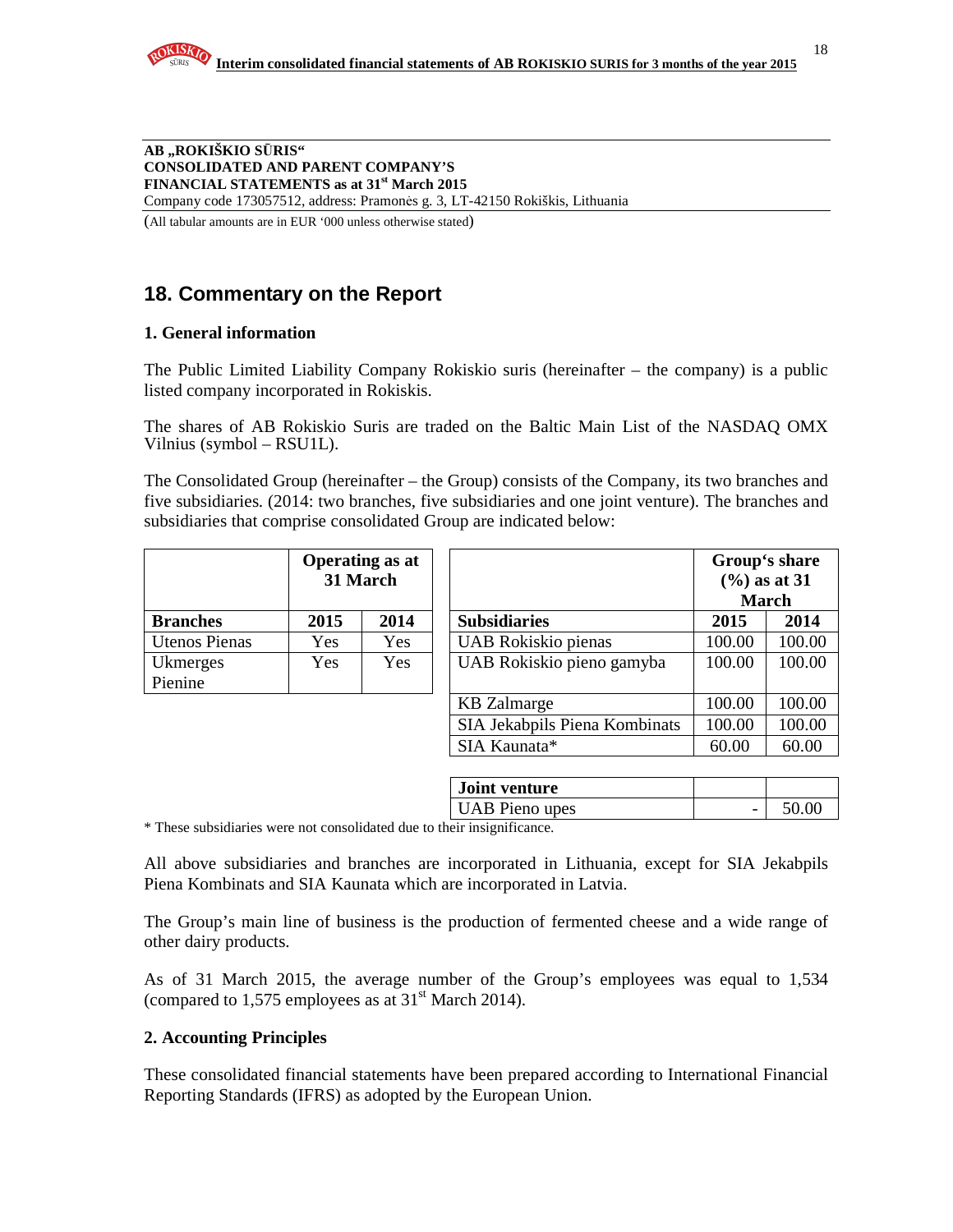The consolidated financial statements have been prepared under the historical cost convention. The principal accounting policies applied in the preparation of these consolidated and parent company's financial statements are set out below. These policies have been consistently applied to all the years present, unless otherwise stated.

The preparation of consolidated and parent company's financial statements in conformity with IFRS requires the use of estimates and assumptions that affect the reported amounts of assets and liabilities and disclosure of contingent assets and liabilities at the date of the financial statements and the reported amounts of revenues and expenses during the reporting period.

Subsidiaries are the entities over which the Group has the power to govern the financial and operating policies generally accompanying a shareholding of more than one half of the voting rights. Subsidiaries are fully consolidated from the date on which control is transferred to the Group. They are de-consolidated from the date that control ceases.

Transactions among the Group's enterprises, residual values and retained transaction earnings between the Group's enterprises are eliminated. Unrealised loss is eliminated too; however, it is considered to be the sign of transfer asset value decrease. The accounting principles of daughter enterprises were changed where necessary in order to ensure their consistency with the accounting principles applied by the Group.

The Group applies a policy of treating transactions with minority interests as transactions with parties external to the Group. Disposals to minority interests result in gains and losses for the Group that are recorded in the statement of comprehensive income.

The group's interests in jointly controlled entities are accounted for by proportionate consolidation. The group combines its share of the joint ventures' individual income and expenses, assets and liabilities and cash flows on a line-by-line basis with similar items in the group's financial statements. The group recognises the portion of gains or losses on the sale of assets by the group to the joint venture that is attributable to the other venturers. The group does not recognise its share of profits or losses from the joint venture that result from the group's purchase of assets from the joint venture until it resells the assets to an independent party. However, a loss on the transaction is recognised immediately if the loss provides evidence of a reduction in the net realisable value of current assets, or an impairment loss.

Items included in the financial statements of the Company and each of the Group's entities are measured using the currency of the primary economic environment in which the entity operates (hereinafter "the functional currency"). The financial statements are presented in Litas (LTL), which is the Company's (and each of the Group entity's) functional and presentation currency.

The value of long-term tangible assets is valued at historical cost less accumulated depreciation.

Subsequent costs are included into the asset's carrying amount or recognized as separate assets, as appropriate, only when it is likely that in future the Group will receive economic benefits associated with the item and the cost of the item will be measured accordingly. All other repairs and maintenance expenses are charged to the income statement during the financial period in which they have been incurred.

Depreciation on property, plant and equipment is calculated using the straight-line method to allocate their cost to their residual values over their estimated useful lives, as follows: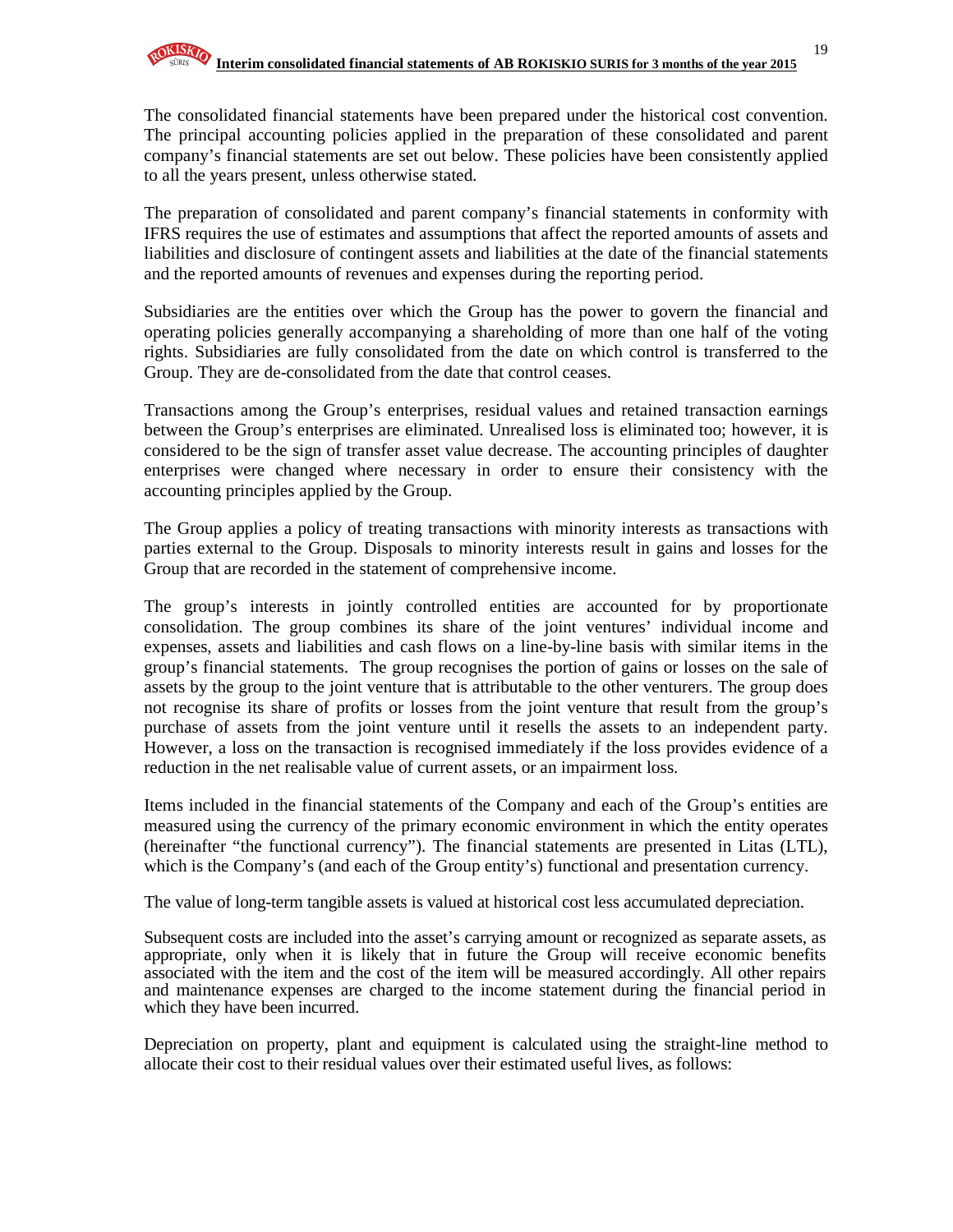

#### **Interim consolidated financial statements of AB ROKISKIO SURIS for 3 months of the year 2015**

| <b>Buildings</b>                                  | $15 - 55$ years |
|---------------------------------------------------|-----------------|
| Plant & machinery                                 | 5 - 29 years    |
| Motor vehicles                                    | 4 - 10 years    |
| Equipment and other property, plant and equipment | $3 - 20$ years  |

The asset residual values and useful lives are reviewed, and adjusted, if appropriate, at each balance sheet date.

The Group's software which is expected to bring the Group material benefit in future, is valued at cost price less accumulated depreciation. Depreciation is calculated using the straight-line method for the estimated useful life from 1 to 5 years.

Loans and receivables are non-derivative financial assets with fixed or determinable payments that are not quoted in an active market. They are included in current assets, except for maturities greater than 12 months after the balance sheet date. These are classified as non-current assets. Loans and receivables are classified as 'trade and other receivables' in the balance sheet.

Inventories are subsequently carried at the lower of cost and net realisable value. Cost is determined by the first-in, first-out (FIFO) method. The cost of finished goods and work in progress comprises raw materials, direct labour, other direct costs and related indirect production overheads, but excludes borrowing costs. Net realisable value is the estimated selling price in the ordinary course of business, less the costs of completion and selling expenses.

Loans granted and amounts receivables are recognised initially at fair value and subsequently measured at amortised cost using the effective interest method, less the amount of impairment loss. A provision for impairment of amounts receivables is established when there is objective evidence that the Group will not be able to collect all amounts due according to the original terms of receivables. The impairment amount is the difference between the asset's carrying amount and the present value of estimated future cash flows, discounted at the original effective interest rate. The amount of the provision is recognised in the statement of comprehensive income within 'general and administrative expenses'. Bad debts are written off during the year in which they are identified as irrecoverable.

Cash and cash equivalents are carried at nominal value. For the purposes of the cash flow statement, cash and cash equivalents comprise cash on hand and at bank and bank overdrafts. Bank overdrafts are included in borrowings in current liabilities on the balance sheet.

Ordinary shares are stated at their par value. Consideration received for the shares sold in excess over their nominal value is shown as share premium. Incremental external costs directly attributable to the issue of new shares are accounted for as a deduction from share premium.

Where the Company or its subsidiaries purchase the Company's equity share capital, the consideration paid including any attributed incremental external costs is deducted from shareholders' equity as treasury shares until they are sold, reissued, or cancelled. No gain or loss is recognised in the statement of comprehensive income on the sale, issuance, or cancellation of treasury shares. Where such shares are subsequently sold or reissued, any consideration received is presented in the consolidated financial statements as a change in shareholders' equity.

Other reserves are established upon the decision of annual general meeting of shareholders on profit appropriation.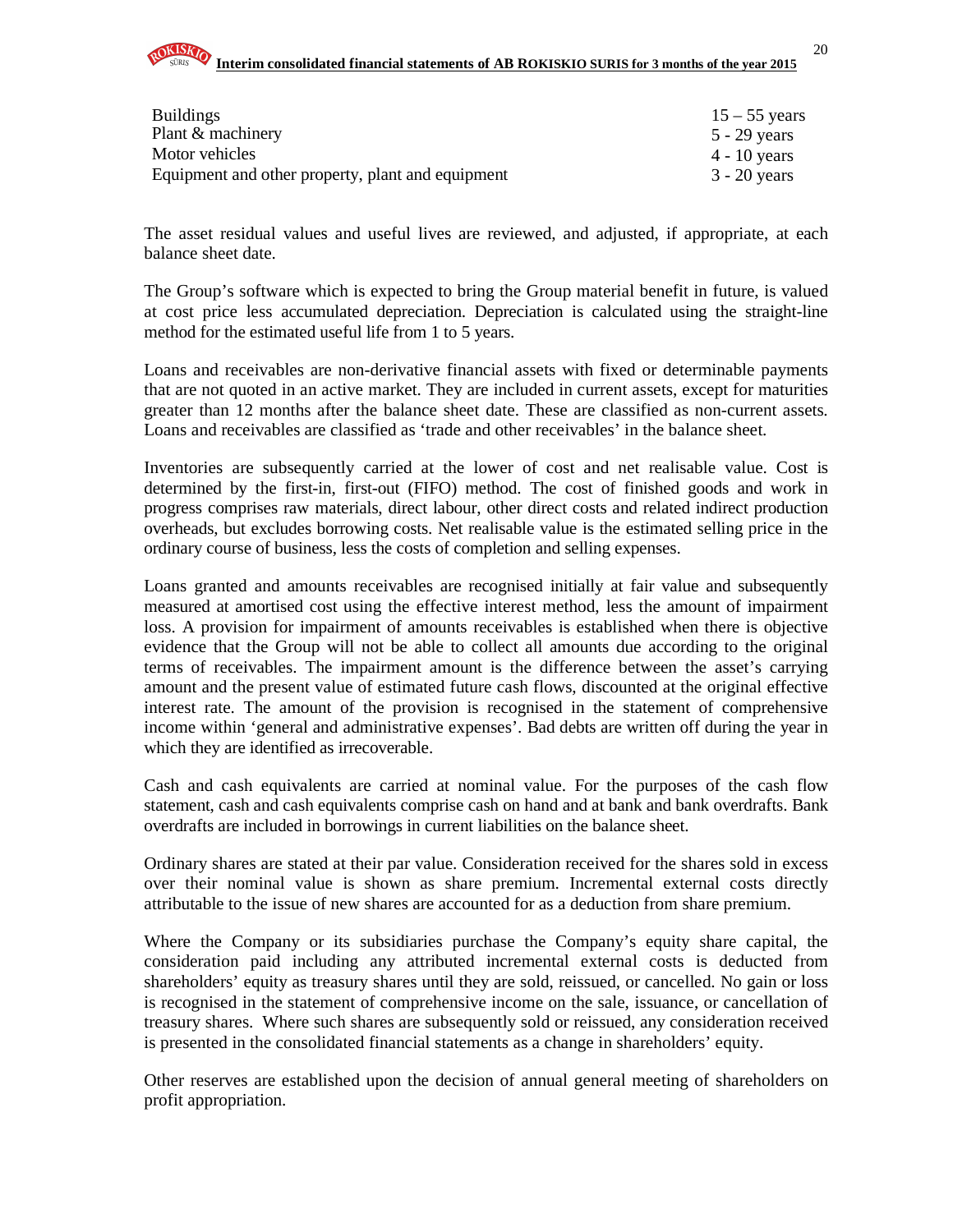Borrowings are recognised initially at fair value, net of transaction costs incurred. Borrowings are subsequently stated at amortised cost. Any difference between the amount at initial recognition and the redemption value is recognised in the statement of comprehensive income over the period of the borrowings using the effective interest method.

Profit is taxable at a rate of 15 per cent (2014: 15 per cent) in accordance with the Lithuanian regulatory legislation on taxation.

The Group pays social security contributions to the state Social Security Fund (the Fund) on behalf of its employees based on the defined contribution plan in accordance with the local legal requirements. Social security contributions are recognised as expenses on an accrual basis and are included in payroll expenses.

Revenue comprises the fair value of the consideration received or receivable for the sale of goods and services in the ordinary course of the Group's activities. Revenue is shown net of value-added tax, returns, rebates and discounts and after eliminated sales within the Group. Revenue from sales of goods is recognised only when all significant risks and benefits arising from ownership of goods is transferred to the customer.

Interest income is recognised on a time-proportion basis using the effective interest method.

Dividend distribution to the Company's shareholders is recognised as a liability in the Group's financial statements in the period in which the dividends are approved by the Company's shareholders.

Basic earnings per share are calculated by dividing net profit attributed to the shareholders from average weighted number of ordinary registered shares in issue, excluding ordinary registered shares purchased by the Company and the Group and held as treasury shares.

Operating segments are reported in a manner consistent with the internal reporting provided to the chief operating decision-maker. The chief operating decision-maker, who is responsible for allocating resources and assessing performance of the operating segments, has been identified as the Board of directors that make strategic decisions.

The Group's management identified the following operating segments within the Group: hard cheese, semi hard cheese, butter, milk, cream, sour cream, sour milk, yogurt, curds, curd cheese and other. These operating segments were aggregated into two main reportable segments, based on similar nature of products, production process, type of customers and method of distribution.

Government grants are recognised at fair value where there is sufficient evidence that the grant will be received and the Group and the Company will comply with all conditions attached.

Government grants received to finance acquisition of property, plant and equipment are included in non-current deferred income in the balance sheet. They are recognised as income on a straightline basis over the useful life of property, plant and equipment concerned.

Provisions are measured at the present value of expenditures expected to be required to settle the obligation using pre-tax rate that reflects current market assessments of the time value of money and the risks specified to the obligation. The increase in the provision due to passage of time is recognised as interest expense.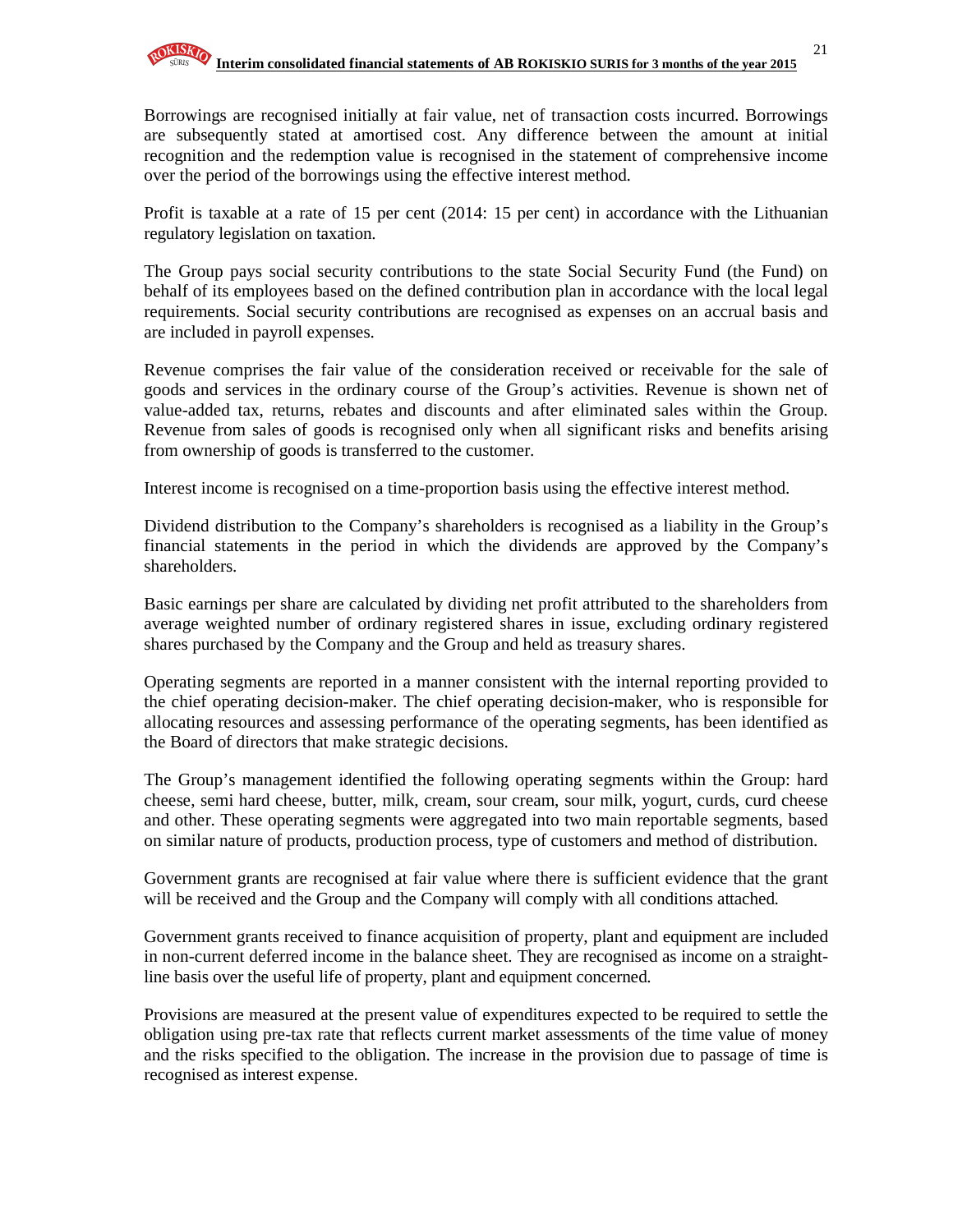

Trade payables are recognised initially at fair value and subsequently measured at amortised cost using effective interest method.

With effect from 31 December 2011, the Company and the Group account for property, plant and equipment at revalued amount less accumulated depreciation and impairment loss. Under the newly adopted accounting policy, the revaluation is carried out periodically to ensure that the carrying amount of property, plant and equipment will not differ significantly from the value determined with reference to the fair value at the end of the reporting period. In 2011, the valuation of property, plant and equipment was carried out by Vadasa UAB using the comparative market price method. The Company's management believes the values of property, plant and equipment adjusted under these methods as of 31 December 2011 approximated the fair value. No revaluation of property, plant and equipment was conducted in 2014.

### **3. Information on segments**

#### *Business segments and the segments presented by the financial statements*

The Group's top management indicated the following business segments of the Group: hard cheese, semi hard cheese, butter, milk, cream, sour cream, sour milk, yogurt, curds, fresh cheese etc. The segments were coupled into two main segments presented by the financial statements based on alike production procedure, customer group and distribution channels.

The Group's main business segments:

- Fresh dairy products

- Cheese and other dairy products.

Other operations of the Group comprise of raw milk collection. Transactions between the business segments are on normal commercial terms and conditions.

#### *Geographic segments*

Analysis of the Group's income from sales according to markets is as follows:

|                        | 2015 03 31 | 2014 03 31 |
|------------------------|------------|------------|
| Lithuania              | 16,171     | 20,672     |
| <b>Countries of EU</b> | 25,576     | 27,458     |
| <b>Other</b>           | 10,504     | 15,257     |
| <b>Total</b>           | 52,251     |            |

Income analysis according to groups:

|                          | 2015 03 31 | 2014 03 31 |
|--------------------------|------------|------------|
| <b>Product Sales</b>     | 52,070     | 63,269     |
| <b>Provided services</b> | 181        | 118        |
| <b>Total</b>             | 52,251     | 63,387     |